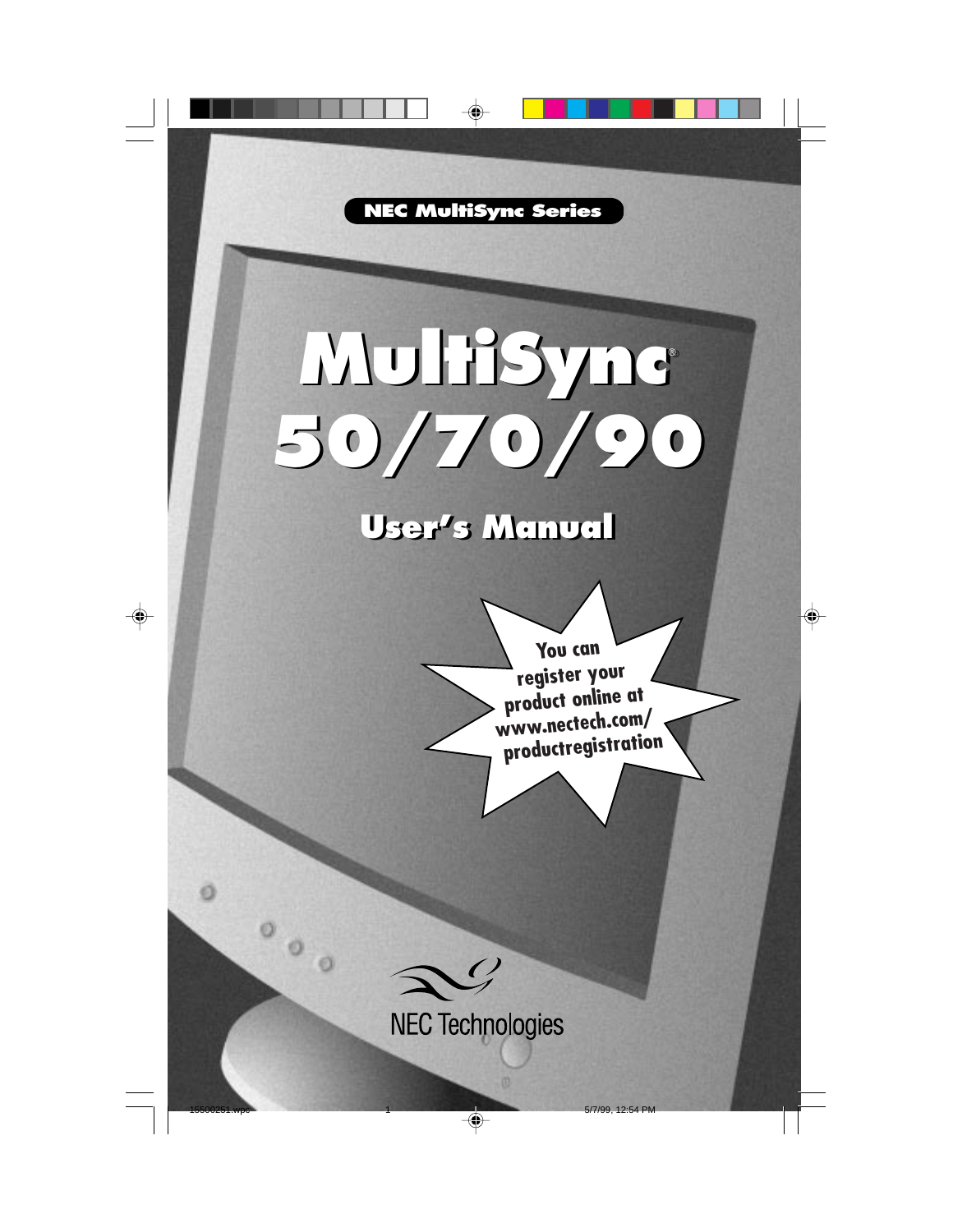| Warning                            | 1         |
|------------------------------------|-----------|
| <b>Contents</b>                    | 2         |
| <b>Quick Start</b>                 | $3 - 4$   |
| <b>Controls</b>                    | $5 - 6$   |
| <b>Recommended Use</b>             | $7 - 8$   |
| <b>Specifications</b>              | $9 - 11$  |
| <b>Features</b>                    | 12        |
| <b>Troubleshooting</b>             | 13        |
| <b>References</b>                  | 14        |
| <b>Limited Warranty</b>            | 15        |
| <b>Avertissement</b>               | 17        |
| <b>Contenu</b>                     | 18        |
| Mise en marche rapide              | 19-20     |
| <b>Commandes</b>                   | $21 - 22$ |
| Usage recommandé                   | $23 - 24$ |
| <b>Caractérisitques techniques</b> | $25 - 27$ |
| <b>Fonctions</b>                   | 28        |
| Guide de dépistage des pannes      | 29        |
| <b>Références</b>                  | 30        |
| <b>Garantie limitée</b>            | 31        |

 $\color{red} \bigoplus$ 

 $\begin{array}{|c|c|c|}\n \hline\n 15500251.\text{wpc} & 2 & 5/7/99, 12:54 \text{ PM} \end{array}$ 

 $\bigoplus$ 

 $\sqrt{1}$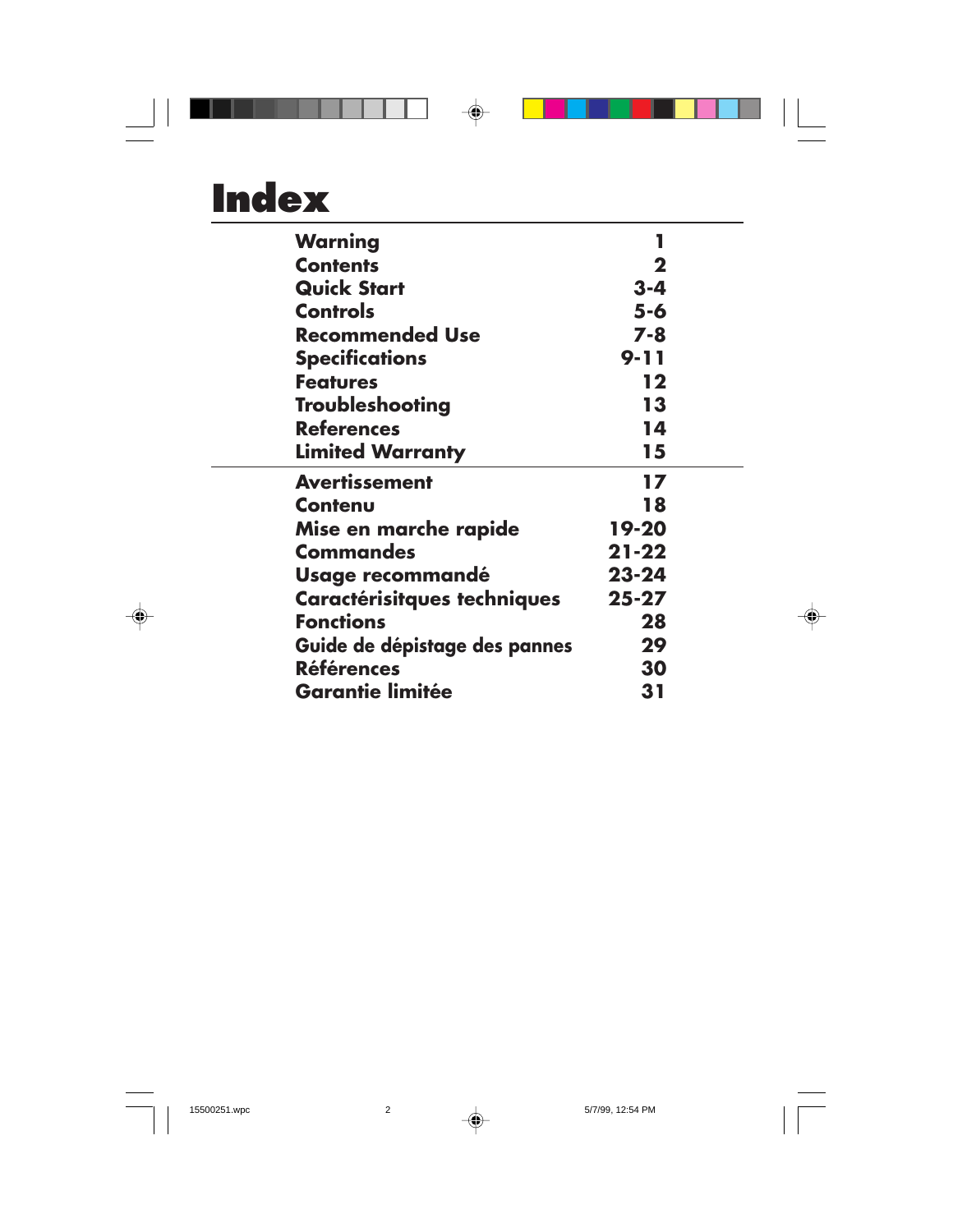#### **WARNING**

TO PREVENT FIRE OR SHOCK HAZARDS, DO NOT EXPOSE THIS UNIT TO RAIN OR MOISTURE. ALSO, DO NOT USE THIS UNIT'S POLARIZED PLUG WITH AN EXTENSION CORD RECEPTACLE OR OTHER OUTLETS UNLESS THE PRONGS CAN BE FULLY INSERTED.

REFRAIN FROM OPENING THE CABINET AS THERE ARE HIGH VOLTAGE COMPONENTS INSIDE. REFER SERVICING TO QUALIFIED SERVICE PERSONNEL.

#### **CAUTION**

RISK OF ELECTRIC SHOCK • DO NOT OPEN

CAUTION: TO REDUCE THE RISK OF ELECTRIC SHOCK, DO NOT REMOVE COVER (OR BACK). NO USER SERVICEABLE PARTS INSIDE. REFER SERVICING TO QUALIFIED SERVICE PERSONNEL.

This symbol warns user that uninsulated voltage within the unit may have sufficient magnitude to cause electric shock. Therefore, it is dangerous to make any kind of contact with any part inside this unit.

This symbol alerts the user that important literature concerning the operation and maintenance of this unit has been included. Therefore, it should be read carefully in order to avoid any problems.

#### **Canadian Department of Communications Compliance Statement**

- DOC: This Class B digital apparatus meets all requirements of the Canadian Interference-Causing Equipment Regulations.
- CSA: (MultiSync 50/70) Bears the CSA Mark and is in compliance with Canadian Safety Regulations according to C.S.A. 22.2 #950.
- C-UL: (MultiSync 90) Bears the C-UL Mark and is in compliance with Canadian Safety Regulations according to C.S.A. 22.2 #950.

#### **FCC Information**

ץ∕

- 1. Use the attached specified cables with the PN7501, PN7701 and N9901 color monitors so as not to interfere with radio and television reception.
	- (1) Please use the supplied power cable or equivalent to ensure FCC compliance.
	- (2) Shielded captive type signal cable.
	- Use of other cables and adapters may cause interference with radio and television reception.
- 2. This equipment has been tested and found to comply with the limits for a Class B digital device, pursuant to part 15 of the FCC Rules. These limits are designed to provide reasonable protection against harmful interference in a residential installation. This equipment generates, uses, and can radiate radio frequency energy, and, if not installed and used in accordance with the instructions, may cause harmful interference to radio communications. However, there is no guarantee that interference will not occur in a particular installation. If this equipment does cause harmful interference to radio or television reception, which can be determined by turning the equipment off and on, the user is encouraged to try to correct the interference by one or more of the following measures:
	- Reorient or relocate the receiving antenna.
	- Increase the separation between the equipment and receiver.
	- Connect the equipment into an outlet on a circuit different from that to which the receiver is connected.
	- Consult your dealer or an experienced radio/TV technician for help.

If necessary, the user should contact the dealer or an experienced radio/television technician for additional suggestions. The user may find the following booklet, prepared by the Federal Communications Commission, helpful: "How to Identify and Resolve Radio-TV Interference Problems." This booklet is available from the U.S. Government Printing Office, Washington, D.C., 20402, Stock No. 004-000-00345-4.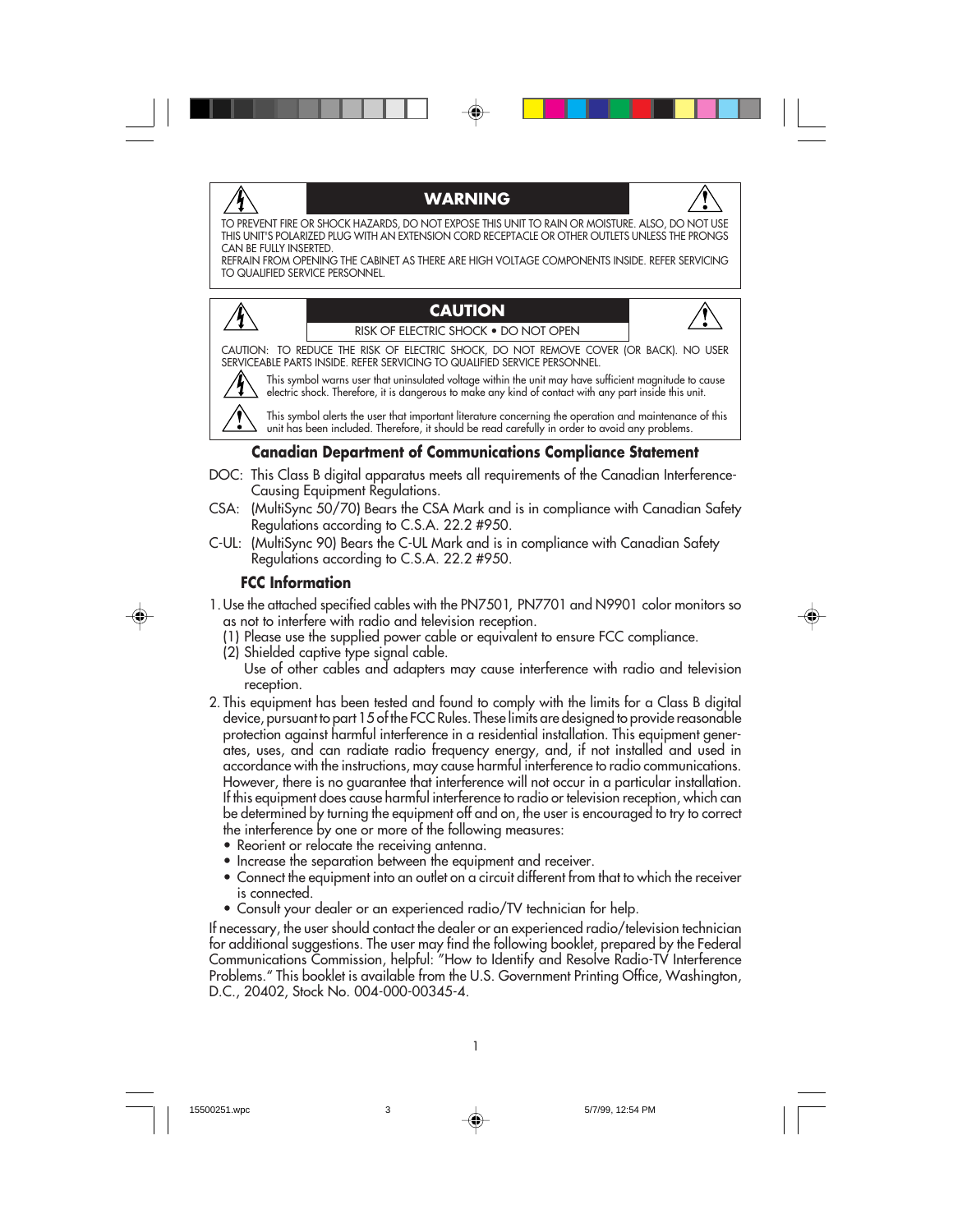### **Contents You can register your product online at www.nectech.com/productregistration** Your new NEC Technologies MultiSync<sup>®</sup> monitor box<sup>\*</sup> should contain the following: • MultiSync Monitor with tilt/swivel base MultiSync 50, 70 or 90 • Power Cord • Captive Signal Cable • User's Manual  $\circ$  $\sim$  $\overline{O}$ Captive Signal Cable **NEC MultiSync Series MultiSync**® **50/7/15ync User's Manual You ca re gister your product online at**  www.nectech.com/<br>Productregist.com/  **productregistration**

Power Cord

\* Remember to save your original box and packing material to transport or ship the monitor.

User's Manual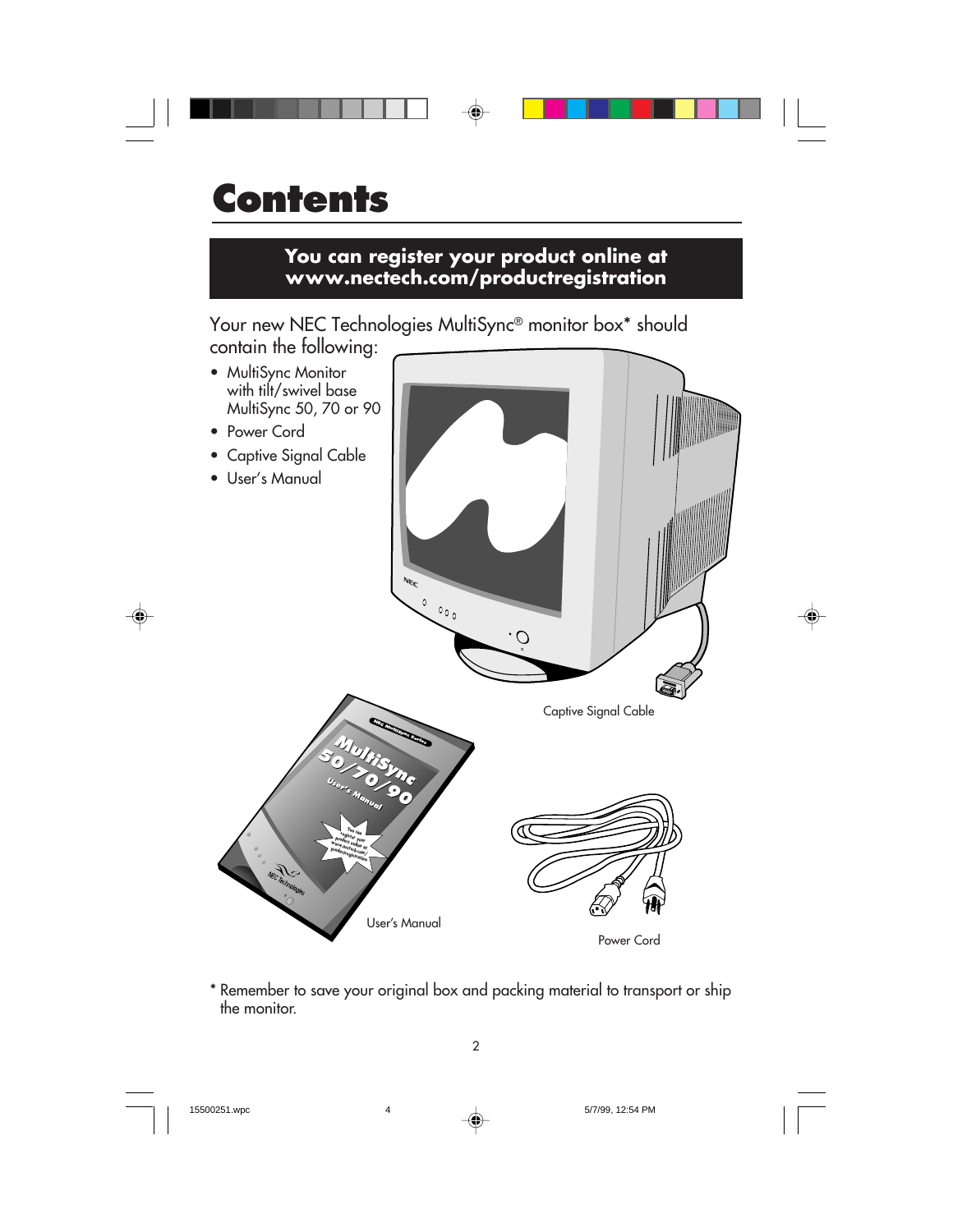## **Quick Start**

To attach the MultiSync® monitor to your system, follow these instructions:

- 1. Turn off the power to your computer.
- 2. If necessary, install the display card into your system. For more information, refer to the display card manual.
- 3. For the PC: Connect the 15-pin mini D-SUB of the captive signal cable to the connector of the display card in your system (Figure A.1). Tighten all screws.

For the Mac: Connect the MultiSync Macintosh cable adapter (not included) to the monitor connector on the Macintosh (Figure B.1). Attach the 15-pin mini D-SUB end of the captive signal cable to the MultiSync Macintosh cable adapter on the computer (Figure B.1). Tighten all screws.

#### NOTE: To obtain the MultiSync Macintosh cable adapter, call NEC Technologies at (800) 820-1230.

- 4. For download information on the Windows® 95/98 INF file for your MultiSync monitor, refer to the References section of this User's Manual.
- 5. Connect one end of the power cord to the MultiSync monitor and the other end to the power outlet (Figure C.1).
- 6. Turn on the monitor (Figure D.1) and the computer.

NOTE: If you have any problems, please refer to the **Troubleshooting** section of this User's Manual.



Figure A.1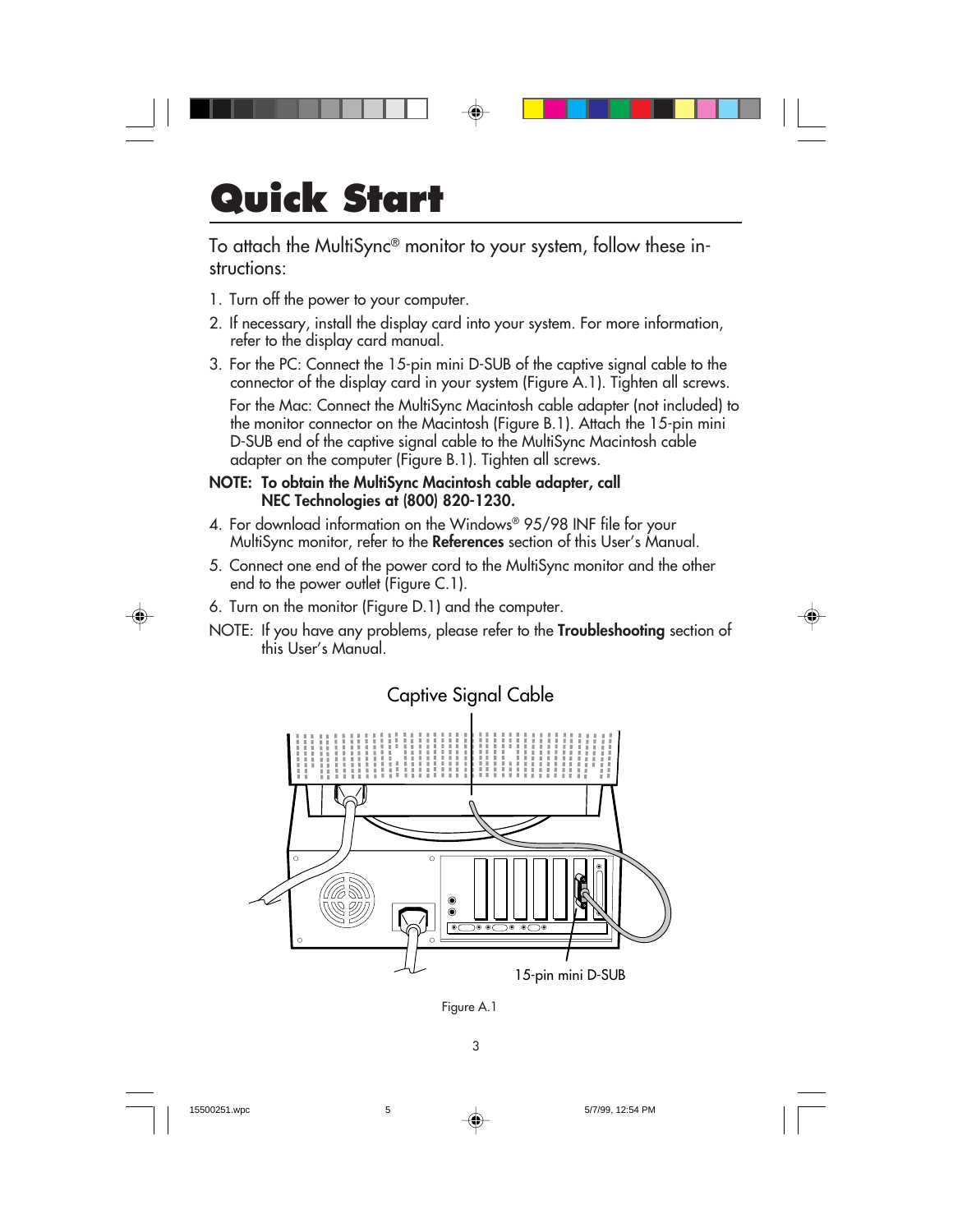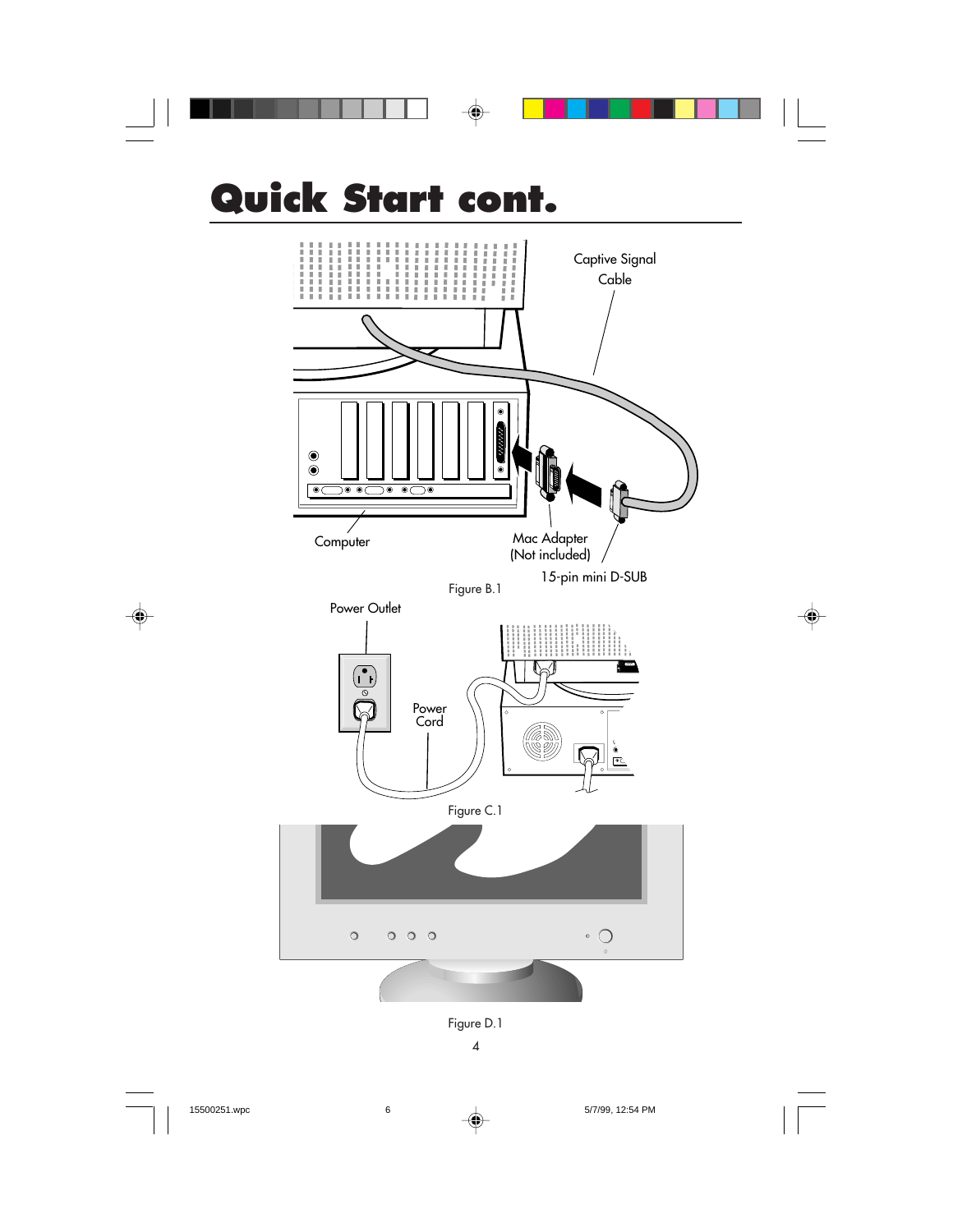## **Controls**

OSM™ (On-Screen Manager) control buttons on the front of the monitor function as follows:

| <b>SELECT</b> | Enters and exits the OSM menu.                                            |
|---------------|---------------------------------------------------------------------------|
| CONTROL -/+   | Selects one of the controls and increases or decreases the<br>adjustment. |
| <b>RESET</b>  | Resets the highlighted control to the factory setting.                    |
|               |                                                                           |

- ЭQ. Adjusts the overall image and background screen brightness.
	- Adjusts the image brightness in relation to the background.
	- Red Color Contrast: Adjust the red contrast of the display
	- Green Color Contrast: Adjust the green contrast of the display.
	- Blue Color Contrast: Adjust the blue contrast of the display.
	- Moves the image horizontally (left or right).





 $\bigcirc$ 

 $\mathsf R$ 

G

B

- Moves the image vertically (up or down).
- Increases or decreases the horizontal size of the image.
	- Increases or decreases the vertical size of the image.

The Geometry controls allow you to adjust the curvature or angle of the sides of your display.



Increases or decreases the curvature of the sides either inward or outward.



Increases or decreases the top of the screen to be the same as the bottom.



Increases or decreases the curvature of the sides either to the left or right.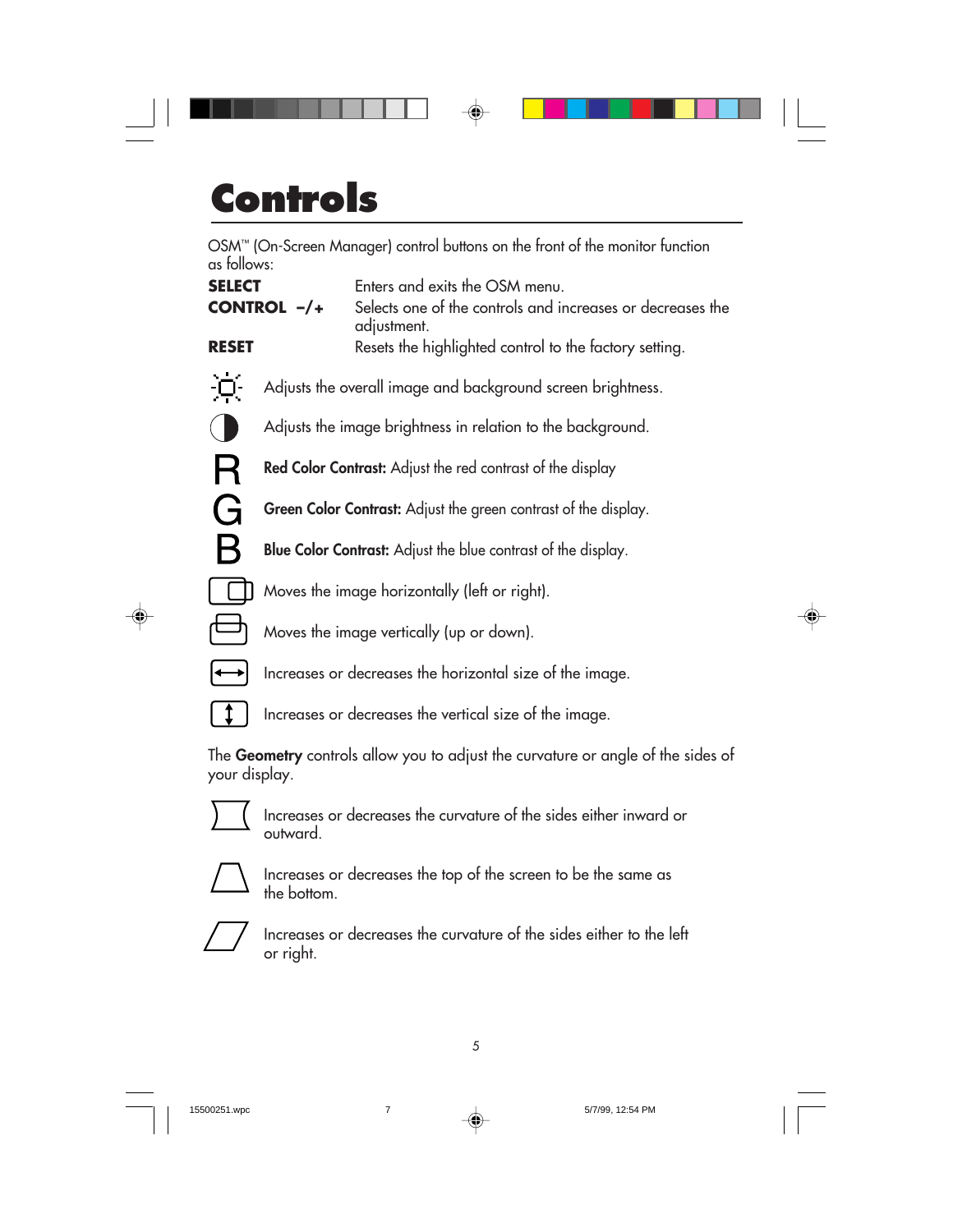



Increases or decreases the tilt of the sides either to the left or right.



Rotates the entire display clockwise or counterclockwise.



Degauss Control: Eliminates the buildup of stray magnetic fields that alter the correct scan of the electron beams and affect the purity of the screen colors, focus and convergence. When activated, your screen image will jump and waver a bit as the screen is demagnetized. Caution: Please allow a minimum of 20 minutes to elapse between uses of the Degauss Control.

9300K This color setting is adjusted at the factory to the stated Kelvin.

OSM: (MultiSync 50/70) There are 3 background colors (blue, black, and white). To choose background color, press SELECT button after the selection of OSM in "Icon select window".



IOSDI

(MultiSync 90) Moves the OSM menu vertically (up/down)



 $\left(\sqrt{0.001}\right)$  (MultiSync 90) Moves the OSM menu horizontally (left/right)



Language: OSM menus are available in five languages.

**EXIT:** To exit the OSM menu. Select EXIT in "Icon select window", then push SELECT button to exit OSM menu.

> Note: If no buttons are pushed after 10 seconds while in OSM, the OSM menu will automactically disappear.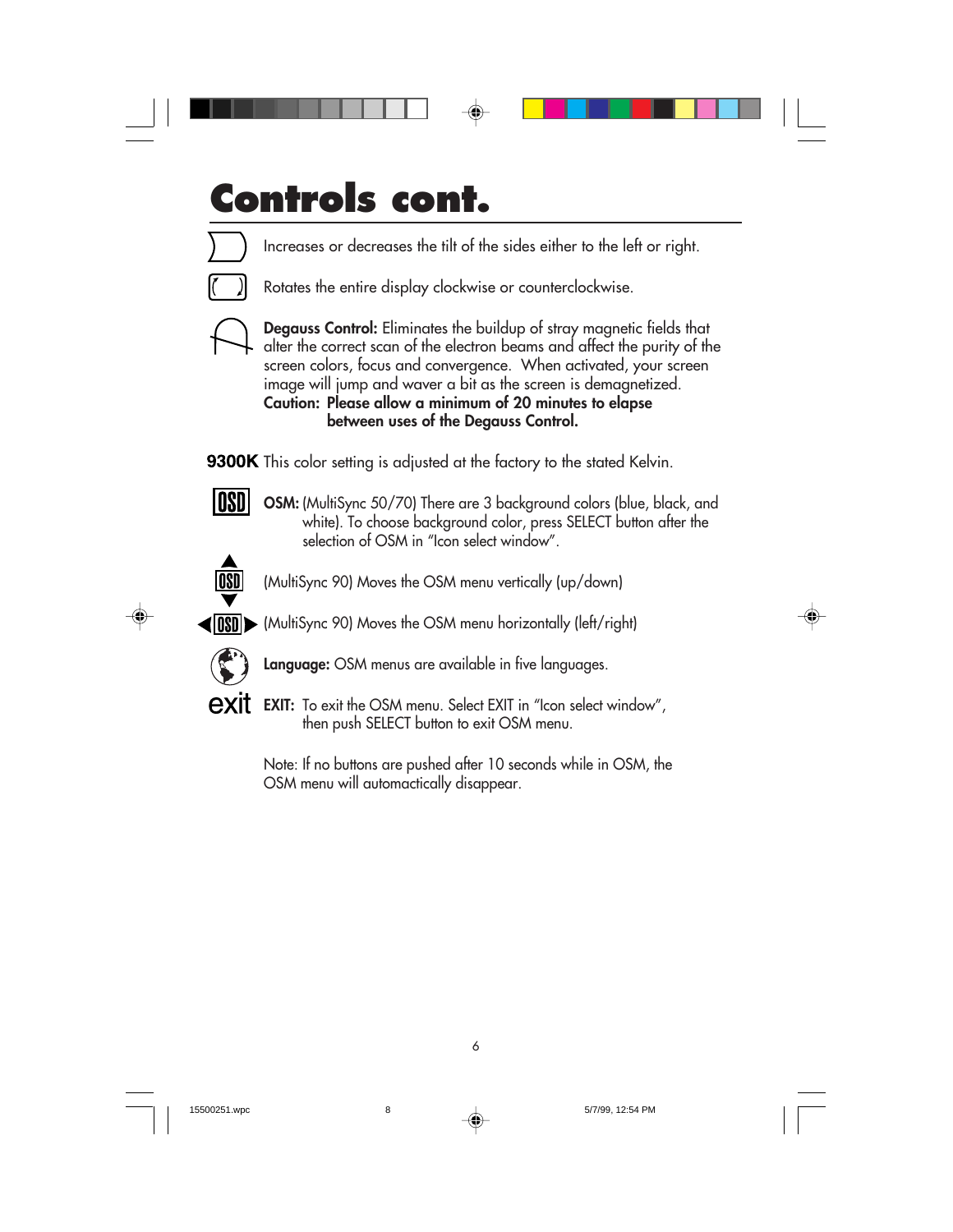## **Recommended Use**

#### **Safety Precautions and Maintenance**



FOR OPTIMUM PERFORMANCE, PLEASE NOTE THE FOLLOWING WHEN SETTING UP AND USING THE MULTISYNC® COLOR MONITOR:

- DO NOT OPEN THE MONITOR. There are no user serviceable parts inside and opening or removing covers may expose you to dangerous shock hazards or other risks. Refer all servicing to qualified service personnel.
- Do not spill any liquids into the cabinet or use your monitor near water.
- Do not insert objects of any kind into the cabinet slots, as they may touch dangerous voltage points, which can be harmful or fatal or may cause electric shock, fire or equipment failure.
- Do not place any heavy objects on the power cord. Damage to the cord may cause shock or fire.
- Do not place this product on a sloping or unstable cart, stand or table, as the monitor may fall, causing serious damage to the monitor.
- Keep the monitor away from high capacity transformers, electric motors and other devices such as external speakers or fans, which may create strong magnetic fields.
- If possible, position the monitor so that it is facing the east to minimize the effects of the earth's magnetic field.
- Changing the direction of the monitor while it is powered on may cause image discoloration. To correct this, turn the monitor off for 20 minutes before powering it back on.

Immediately unplug your monitor from the wall outlet and refer servicing to qualified service personnel under the following conditions:

- When the power supply cord or plug is damaged.
- If liquid has been spilled, or objects have fallen into the monitor.
- If the monitor has been exposed to rain or water.
- If the monitor has been dropped or the cabinet damaged.
- If the monitor does not operate normally by following operating instructions.

• Allow adequate ventilation around the monitor so that heat can properly dissipate. Do not block ventilated openings or place the monitor near a radiator or other heat sources. Do not put anything on top of monitor.

CAUTION

- The power cable connector is the primary means of detaching the system from the power supply. The monitor should be installed close to a power outlet which is easily accessible.
- Handle with care when transporting. Save packaging for transporting.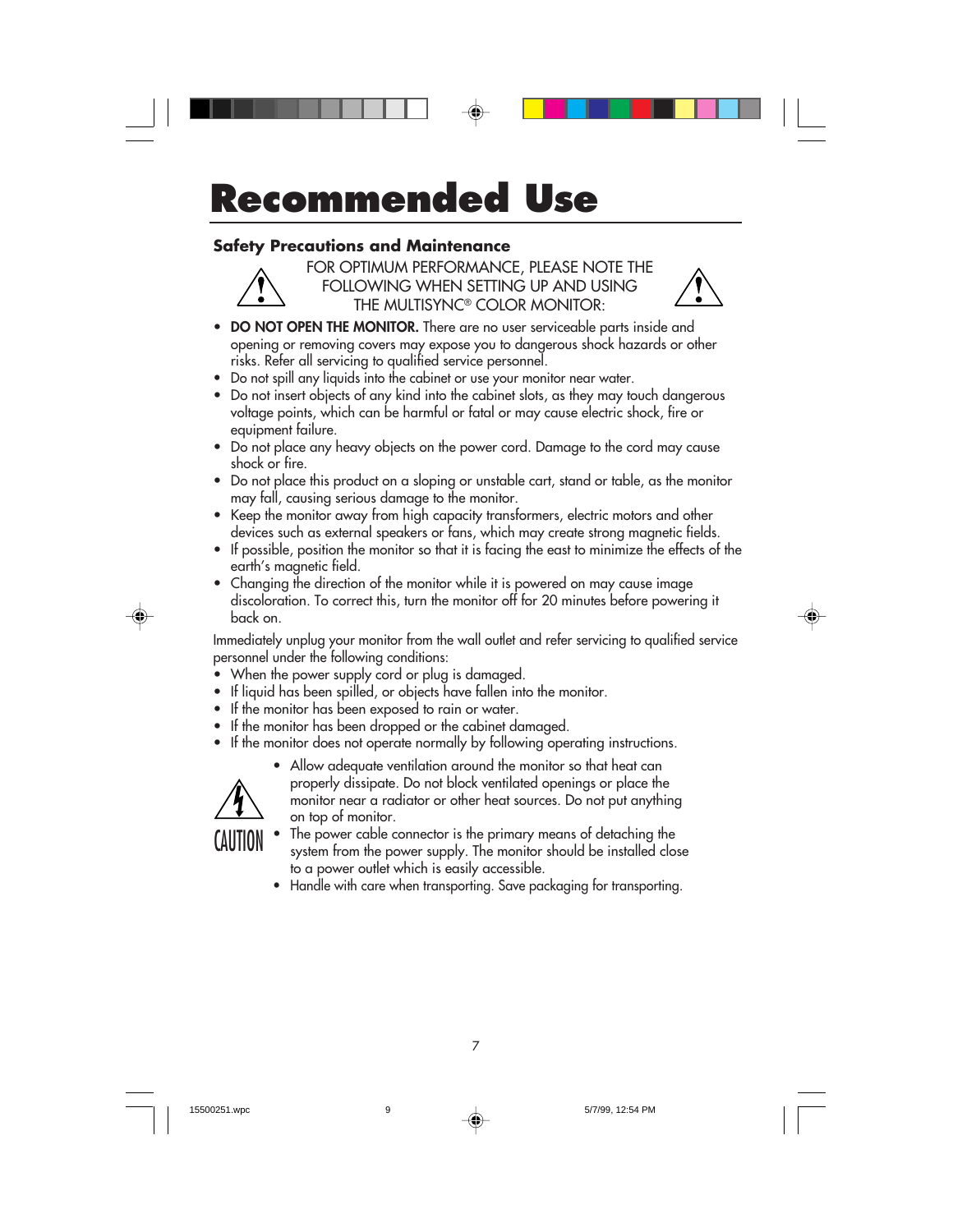## **Recommended Use cont.**



CORRECT PLACEMENT AND ADJUSTMENT OF THE MONITOR CAN REDUCE EYE, SHOULDER AND NECK FATIGUE. CHECK THE FOLLOWING WHEN YOU POSITION THE MONITOR:

- Adjust the monitor height so that the top of the screen is at or slightly below eye level. Your eyes should look slightly downward when viewing the middle of the screen.
- Position your monitor no closer than 12 inches and no further away than 28 inches from your eyes. The optimal distance is 18 inches.
- Rest your eyes periodically by focusing on an object at least 20 feet away. Blink often.



- Position the monitor at a 90° angle to windows and other light sources to minimize glare and reflections. Adjust the monitor tilt so that ceiling lights do not reflect on your screen.
- If reflected light makes it hard for you to see your screen, use an anti-glare filter.
- Clean your monitor regularly. Use a lint-free, non-abrasive cloth and a non-alcohol, neutral, non-abrasive cleaning solution or glass cleaner to minimize dust.
- Adjust the monitor's brightness and contrast controls to enhance readability.
- Use a document holder placed close to the screen.
- Position whatever you are looking at most of the time (the screen or reference material) directly in front of you to minimize turning your head while you are typing.
- Get regular eye checkups.

#### **Ergonomics**

To realize the maximum ergonomics benefits, we recommend the following:

- Adjust the Brightness until the background raster disappears
- Do not position the Contrast control to its maximum setting
- Use the preset Size and Position controls with standard signals
- Use the preset Color Setting and Sides Left/Right controls
- Use non-interlaced signals with a vertical refresh rate between 75-120Hz for the MultiSync® 50/70 and 75-160Hz for the MultiSync 90
- Do not use primary color blue on a dark background, as it is difficult to see and may produce eye fatigue due to insufficient contrast

For more detailed information on setting up a healthy work environment, call NEC at (800) 820-1230, NEC FastFacts™ information at (800) 366-0476 and request document #900108 or write the American National Standard for Human Factors Engineering of Visual Display Terminal Workstations – ANSI-HFS Standard No. 100-1988 – The Human Factors Society, Inc. P.O. Box 1369, Santa Monica, California 90406. <sup>8</sup>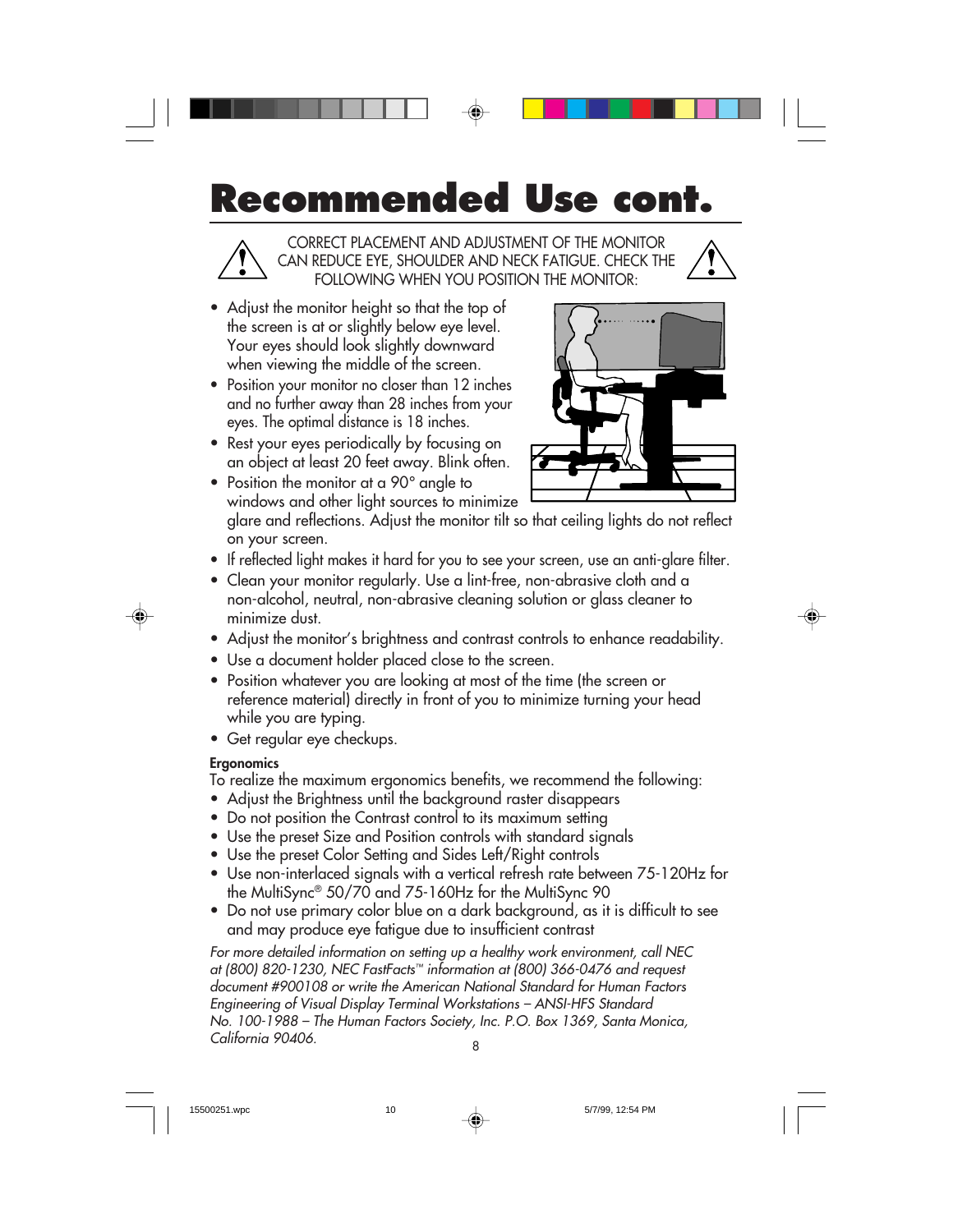## **Specifications**

| <b>Monitor</b><br><b>Specifications</b>                                                         |                                          | MultiSync <sup>®</sup> 50<br><b>Monitor</b>                                                                                                                                                                | <b>Notes</b>                                                                                                                                                                                                     |
|-------------------------------------------------------------------------------------------------|------------------------------------------|------------------------------------------------------------------------------------------------------------------------------------------------------------------------------------------------------------|------------------------------------------------------------------------------------------------------------------------------------------------------------------------------------------------------------------|
| Picture Tube<br>Viewable Image Size:                                                            | Diagonal:<br>Radius:                     | 15 inch<br>13.8 inch<br>1080 mm                                                                                                                                                                            | 90° deflection, 0.28 mm trio dot pitch,<br>medium short persistence phosphor,<br>multi-layered, anti-static screen coating,<br>semi-tint screen, Invar Shadow Mask and<br>OptiClear <sup>®</sup> screen surface. |
| Input Signal                                                                                    | Video:<br>Sync:                          | ANALOG 0.7 Vp-p/75 Ohms<br>Separate sync. TTL Level<br>Horizontal sync. Positive/Negative<br>Vertical sync. Positive/Negative<br>Composite sync. (Positive/Negative) (TTL Level)                           |                                                                                                                                                                                                                  |
| Display Colors                                                                                  | Analog input:                            | Unlimited number of Colors                                                                                                                                                                                 | Depends on display card used.                                                                                                                                                                                    |
| Synchronization<br>Range                                                                        | Horizontal:<br>Vertical:                 | 31 kHz to 69 kHz<br>55 Hz to 120 Hz                                                                                                                                                                        | Automatically<br>Automatically                                                                                                                                                                                   |
| <b>Resolutions Supported</b><br>Resolution based on horizontal and<br>vertical frequencies only |                                          | 640 x 480 @ 60 to 120 Hz<br>800 x 600 @ 55 to 109 Hz<br>832 x 624 @ 55 to 103 Hz<br>1024 x 768 @ 55 to 85 Hz  NEC cites recommended resolution at<br>1152 x 870 @ 55 to 76 Hz<br>1280 x 1024 @ 55 to 65 Hz | Some systems may not support<br>all modes listed.<br>75 Hz for optimal display performance.                                                                                                                      |
| Active Display Area<br>(Factory Setting)                                                        | Horizontal:<br>Vertical:                 | 270 mm/10.6 inches<br>202 mm/8 inches                                                                                                                                                                      | Dependent upon signal timing used,<br>and does not include border area.                                                                                                                                          |
| Active Display Area<br>(Full Scan)                                                              |                                          | 280 mm/11 inches<br>210 mm/8.3 inches                                                                                                                                                                      | Dependent upon signal timing used,<br>and does not include border area.                                                                                                                                          |
| Power Supply                                                                                    |                                          | AC 100 - 240V, 50/60 Hz                                                                                                                                                                                    |                                                                                                                                                                                                                  |
| <b>Current Rating</b>                                                                           |                                          | $1.5A \ @ \ 100 - 240V$                                                                                                                                                                                    |                                                                                                                                                                                                                  |
| <b>Dimensions</b>                                                                               |                                          | 372 mm (W) x 396 mm (H) x 402 mm (D)<br>14.6 inches (W) x 15.6 inches (H) x 15.8 inches (D)                                                                                                                |                                                                                                                                                                                                                  |
| Weight                                                                                          |                                          | 13.5 kg<br>29.7 lbs                                                                                                                                                                                        |                                                                                                                                                                                                                  |
| <b>Environmental Considerations</b><br><b>Operating Temperature:</b><br>Storage Temperature:    | Humidity:<br>Feet:<br>Humidity:<br>Feet: | $0^{\circ}$ C to +35 $^{\circ}$ C<br>30% to 80%<br>0 to 10,000 Feet<br>$-20^{\circ}$ C to $+60^{\circ}$ C<br>10% to 90%<br>0 to 45,000 Feet                                                                |                                                                                                                                                                                                                  |

 $\bigoplus$ 

- 1

 $\bigoplus$ 

NOTE: Technical specifications are subject to change without notice.

9

 $\color{green}\blacklozenge$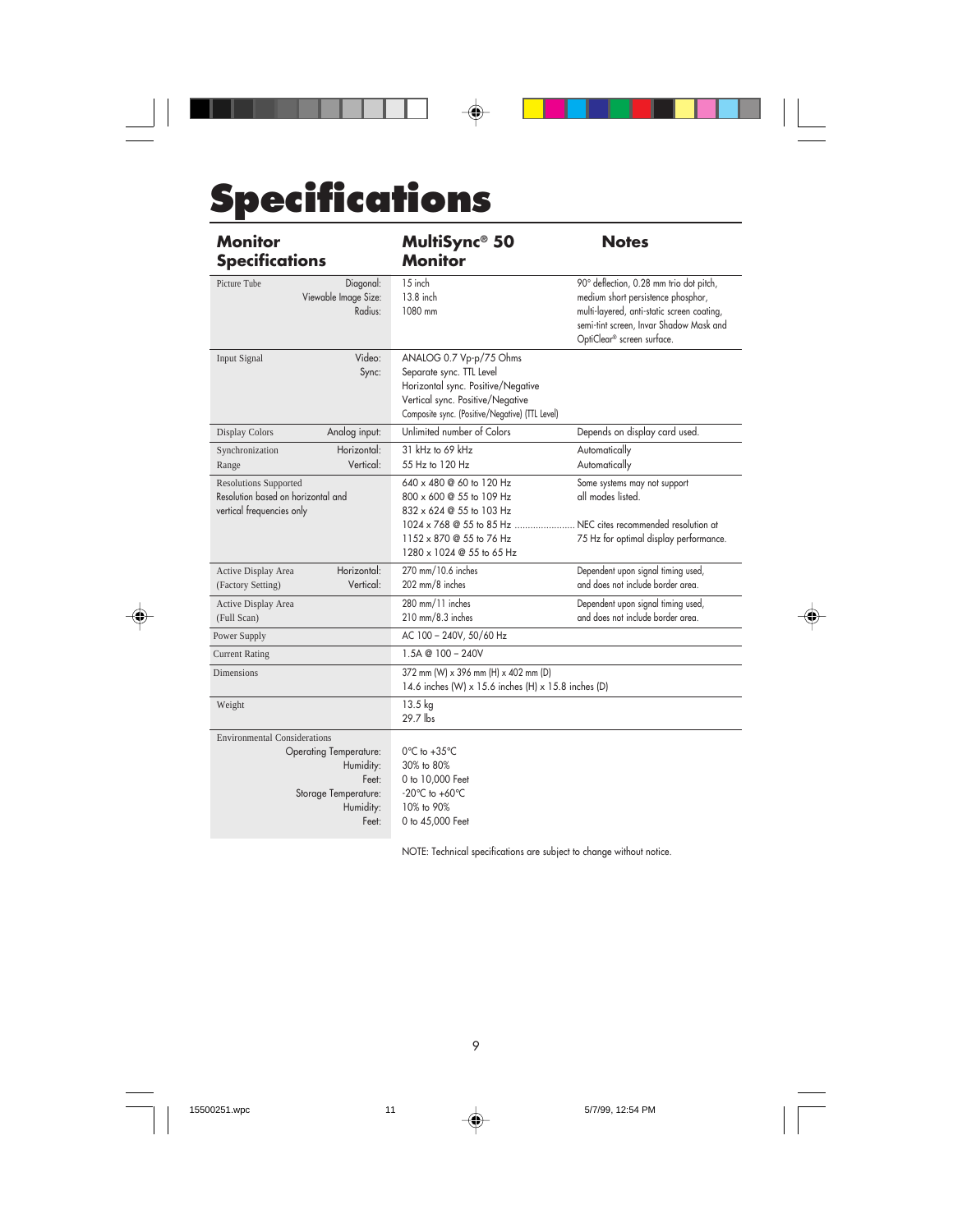## **Specifications cont.**

 $\Box$ 

Ļ

| <b>Monitor</b><br><b>Specifications</b>                                                                          |                                                                                                   | MultiSync® 70<br>Monitor                                                                                                                                                         | <b>Notes</b>                                                                                                                                                                                             |
|------------------------------------------------------------------------------------------------------------------|---------------------------------------------------------------------------------------------------|----------------------------------------------------------------------------------------------------------------------------------------------------------------------------------|----------------------------------------------------------------------------------------------------------------------------------------------------------------------------------------------------------|
| Picture Tube                                                                                                     | Diagonal:<br>Viewable Image Size:<br>Radius:                                                      | 17 inch<br>16.0 inch<br>1210 mm                                                                                                                                                  | 90° deflection, 0.28 mm trio dot pitch,<br>medium short persistence phosphor,<br>multi-layered, anti-static screen coating,<br>semi-tint screen, Invar Shadow Mask and<br>OptiClear <sup>®</sup> screen. |
| Input Signal                                                                                                     | Video:<br>Sync:                                                                                   | ANALOG 0.7 Vp-p/75 Ohms<br>Separate sync. TTL Level<br>Horizontal sync. Positive/Negative<br>Vertical sync. Positive/Negative<br>Composite sync. (Positive/Negative) (TTL Level) |                                                                                                                                                                                                          |
| Display Colors                                                                                                   | Analog input:                                                                                     | Unlimited number of Colors                                                                                                                                                       | Depends on display card used.                                                                                                                                                                            |
| Synchronization<br>Range                                                                                         | Horizontal:<br>Vertical:                                                                          | 31 kHz to 69 kHz<br>55 Hz to 120 Hz                                                                                                                                              | Automatically<br>Automatically                                                                                                                                                                           |
| <b>Resolutions Supported</b><br>Resolution based on horizontal and<br>vertical frequencies only                  |                                                                                                   | 640 x 480 @ 60 to 120 Hz<br>800 x 600 @ 55 to 109 Hz<br>832 x 624 @ 55 to 103 Hz<br>1024 x 768 @ 55 to 85 Hz<br>1152 x 870 @ 55 to 76 Hz<br>1280 x 1024 @ 55 to 65 Hz            | Some systems may not support<br>all modes listed.<br>. NEC cites recommended resolution at<br>75 Hz for optimal display performance.                                                                     |
| Active Display Area<br>(Factory Setting)                                                                         | Horizontal:<br>Vertical:                                                                          | 310 mm/12.2 inches<br>232 mm/9.1 inches                                                                                                                                          | Dependent upon signal timing used,<br>and does not include border area.                                                                                                                                  |
| Active Display Area<br>(Full Scan)                                                                               |                                                                                                   | 325 mm/12.8 inches<br>244 mm/9.6 inches                                                                                                                                          | Dependent upon signal timing used,<br>and does not include border area.                                                                                                                                  |
| Power Supply                                                                                                     |                                                                                                   | AC 100 - 240 V, 50/60 Hz                                                                                                                                                         |                                                                                                                                                                                                          |
| <b>Current Rating</b>                                                                                            |                                                                                                   | 1.8A @ 100 - 240 V                                                                                                                                                               |                                                                                                                                                                                                          |
| 403 mm (W) x 427 mm (H) x 440 mm (D)<br><b>Dimensions</b><br>15.9 inches (W) x 16.8 inches (H) x 17.3 inches (D) |                                                                                                   |                                                                                                                                                                                  |                                                                                                                                                                                                          |
| Weight                                                                                                           |                                                                                                   | 17.5 kg<br>38.5 lbs                                                                                                                                                              |                                                                                                                                                                                                          |
| <b>Environmental Considerations</b>                                                                              | <b>Operating Temperature:</b><br>Humidity:<br>Feet:<br>Storage Temperature:<br>Humidity:<br>Feet: | $0^{\circ}$ C to +35 $^{\circ}$ C<br>30% to 80%<br>0 to 10,000 Feet<br>$-20^{\circ}$ C to $+60^{\circ}$ C<br>10% to 90%<br>0 to 45,000 Feet                                      |                                                                                                                                                                                                          |

 $\Rightarrow$  [

 $\bigoplus$ 

NOTE: Technical specifications are subject to change without notice.

10

 $\bigoplus$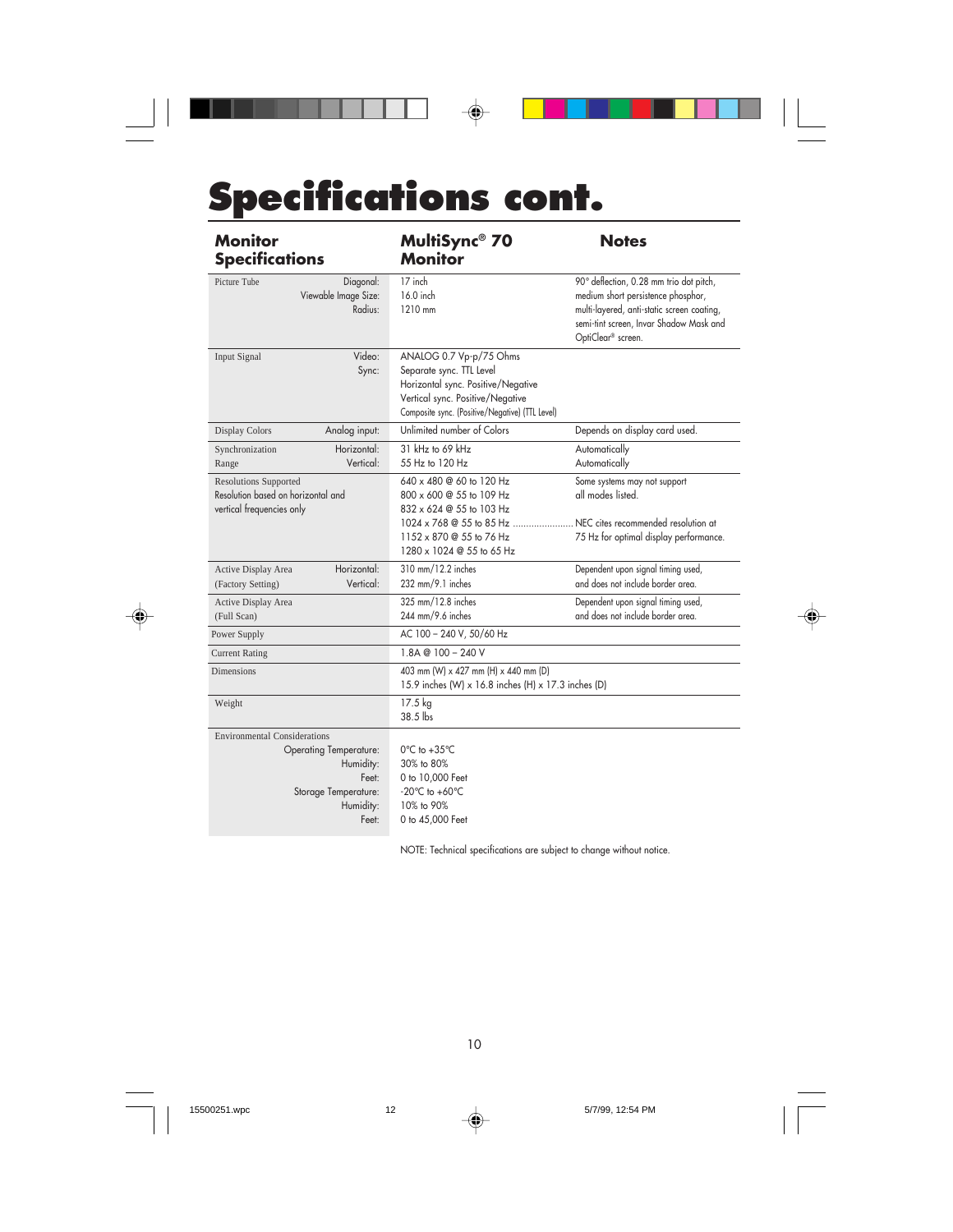## **Specifications cont.**

 $\Box$   $\quad \quad \bullet$   $\Box$ 

 $\bigoplus$ 

L

| <b>Monitor</b><br><b>Specifications</b>                                                                                                  | MultiSync® 90<br><b>Monitor</b>                                                                                                                                                                                                           | <b>Notes</b>                                                                                                                                                                                                     |
|------------------------------------------------------------------------------------------------------------------------------------------|-------------------------------------------------------------------------------------------------------------------------------------------------------------------------------------------------------------------------------------------|------------------------------------------------------------------------------------------------------------------------------------------------------------------------------------------------------------------|
| Picture Tube<br>Diagonal:<br>Viewable Image Size:<br>Radius:                                                                             | 19.5 inch<br>18.0 inch<br>1360 mm                                                                                                                                                                                                         | 90° deflection, 0.26 mm trio dot pitch,<br>medium short persistence phosphor,<br>multi-layered, anti-static screen coating,<br>semi-tint screen, Invar Shadow Mask and<br>OptiClear <sup>®</sup> screen surface. |
| Video:<br>Input Signal<br>Sync:                                                                                                          | ANALOG 0.7 Vp-p/75 Ohms<br>Separate sync. TTL Level<br>Horizontal sync. Positive/Negative<br>Vertical sync. Positive/Negative                                                                                                             |                                                                                                                                                                                                                  |
| Analog input:<br>Display Colors                                                                                                          | Unlimited number of Colors                                                                                                                                                                                                                | Depends on display card used.                                                                                                                                                                                    |
| Horizontal:<br>Synchronization<br>Vertical:<br>Range                                                                                     | 31 kHz to 96 kHz<br>55 Hz to 160 Hz                                                                                                                                                                                                       | Automatically<br>Automatically                                                                                                                                                                                   |
| <b>Resolutions Supported</b><br>Resolution based on horizontal and<br>vertical frequencies only                                          | 640 x 480 @ 60 to 160 Hz<br>800 x 600 @ 55 to 153 Hz<br>832 x 624 @ 55 to 144 Hz<br>1024 x 768 @ 55 to 105 Hz<br>1152 x 870 @ 55 to 105 Hz<br>1280 x 1024 @ 55 to 90 Hz  NEC cites recommended resolution at<br>1600 x 1200 @ 55 to 76 Hz | Some systems may not support<br>all modes listed.                                                                                                                                                                |
| Horizontal:<br>Active Display Area<br>Vertical:<br>(Factory Setting)                                                                     | 356 mm/14.0 inches<br>267 mm/10.5 inches                                                                                                                                                                                                  | 85 Hz for optimal display performance<br>Dependent upon signal timing used,<br>and does not include border area.                                                                                                 |
| Active Display Area<br>(Full Scan)                                                                                                       | 366 mm/14.4 inches<br>274 mm/10.8 inches                                                                                                                                                                                                  | Dependent upon signal timing used,<br>and does not include border area.                                                                                                                                          |
| Power Supply                                                                                                                             | AC 100 - 240 V, 50/60 Hz                                                                                                                                                                                                                  |                                                                                                                                                                                                                  |
| <b>Current Rating</b>                                                                                                                    | 2.2A @ 100 - 240 V                                                                                                                                                                                                                        |                                                                                                                                                                                                                  |
| <b>Dimensions</b>                                                                                                                        | 447 mm (W) x 462 mm (H) x 482 mm (D)<br>17.6 inches (W) x 18.2 inches (H) x 19.0 inches (D)                                                                                                                                               |                                                                                                                                                                                                                  |
| Weight                                                                                                                                   | 20.5 kg<br>45.2 lbs                                                                                                                                                                                                                       |                                                                                                                                                                                                                  |
| <b>Environmental Considerations</b><br><b>Operating Temperature:</b><br>Humidity:<br>Feet:<br>Storage Temperature:<br>Humidity:<br>Feet: | $0^{\circ}$ C to +35 $^{\circ}$ C<br>30% to 80%<br>0 to 10,000 Feet<br>$-20^{\circ}$ C to $+60^{\circ}$ C<br>10% to 90%<br>0 to 45,000 Feet<br>NOTE: Technical specifications are subject to change without notice.                       |                                                                                                                                                                                                                  |

 $\color{red} \bigoplus$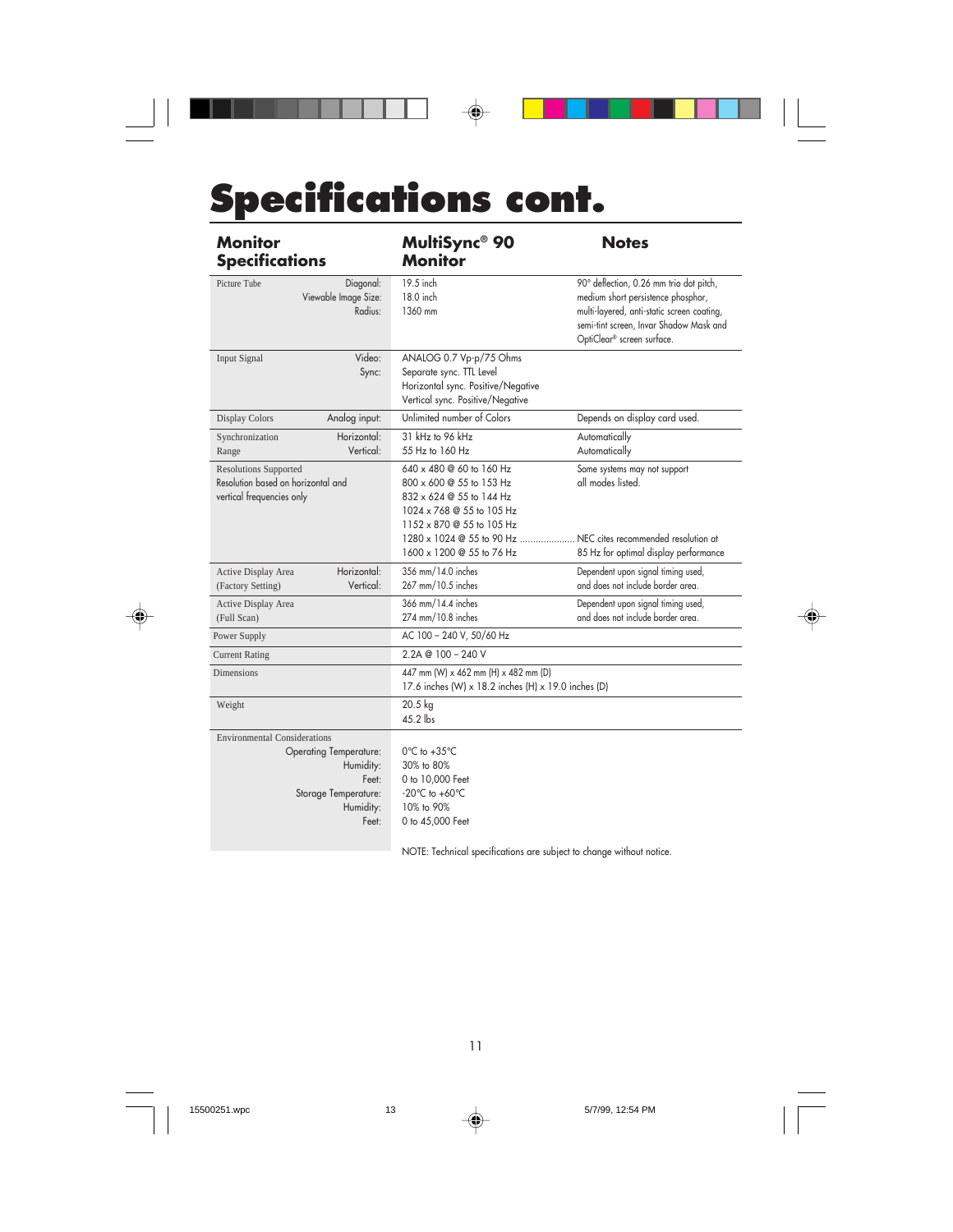### **Features**

OptiClear® Screen Surface: Reduces reflection and glare and increases contrast without sacrificing focus level, clarity or brightness. Along with the flat square technology CRT, a high contrast screen with 0.28 mm (MultiSync® 50/70) and 0.26 mm (MultiSync 90) trio dot pitch delivers crisp, clean text and graphics.

Invar Shadow Mask: Holes in the thin metal sheet behind the glass of the CRT surface correspond to each phosphor dot on the inner surface of the CRT's faceplate, allowing the correct electron beam (red, green, blue) to hit the correct color phosphor for improved focus, brightness and color.

Dual Dynamic Beam Focus: (MultiSync 70/90) Provides precise, continuous focus adjustments of the electron beams and optimum image quality, even to the far edges of the screen.

AccuColor<sup>®</sup> Control System: Allows you to change the color settings on your display to match your personal preference.

**OSM<sup>™</sup> (On-Screen Manager) Controls:** Allow you to quickly and easily adjust all elements of your screen image via simple to use on-screen menus.

**ErgoDesign<sup>®</sup> Features:** Enhance human ergonomics to improve the working environment, protect the health of the user and save money. Examples include OSM controls for quick and easy image adjustments, tilt/swivel base for preferred angle of vision and compliance with MPRII guidelines for lower emissions.

**Plug and Play:** The Microsoft<sup>®</sup> solution with the Windows®95/98 operating system facilitates setup and installation by allowing the monitor to send its capabilities (such as screen size and resolutions supported) directly to your computer, automatically optimizing display performance.

IPM™ (Intelligent Power Manager) System: Provides innovative power-saving methods that allow the monitor to shift to a lower power consumption level when on but not in use, saving two-thirds of your monitor energy costs, reducing emissions and lowering the air conditioning costs of the workplace.

Reduced Magnetic Field™ Technology: Reduces magnetic and alternating electric field emissions and static electricity, addressing ergonomic concerns regarding potential risks from extended computer monitor use.

Multiple Frequency Technology: Automatically adjusts monitor to the display card's scanning frequency, thus displaying the resolution required.

FullScan™ Capability: Allows you to use the entire screen area in most resolutions, significantly expanding image size.

OSM Display Screen Copyright 1999 by NEC Technologies, Inc.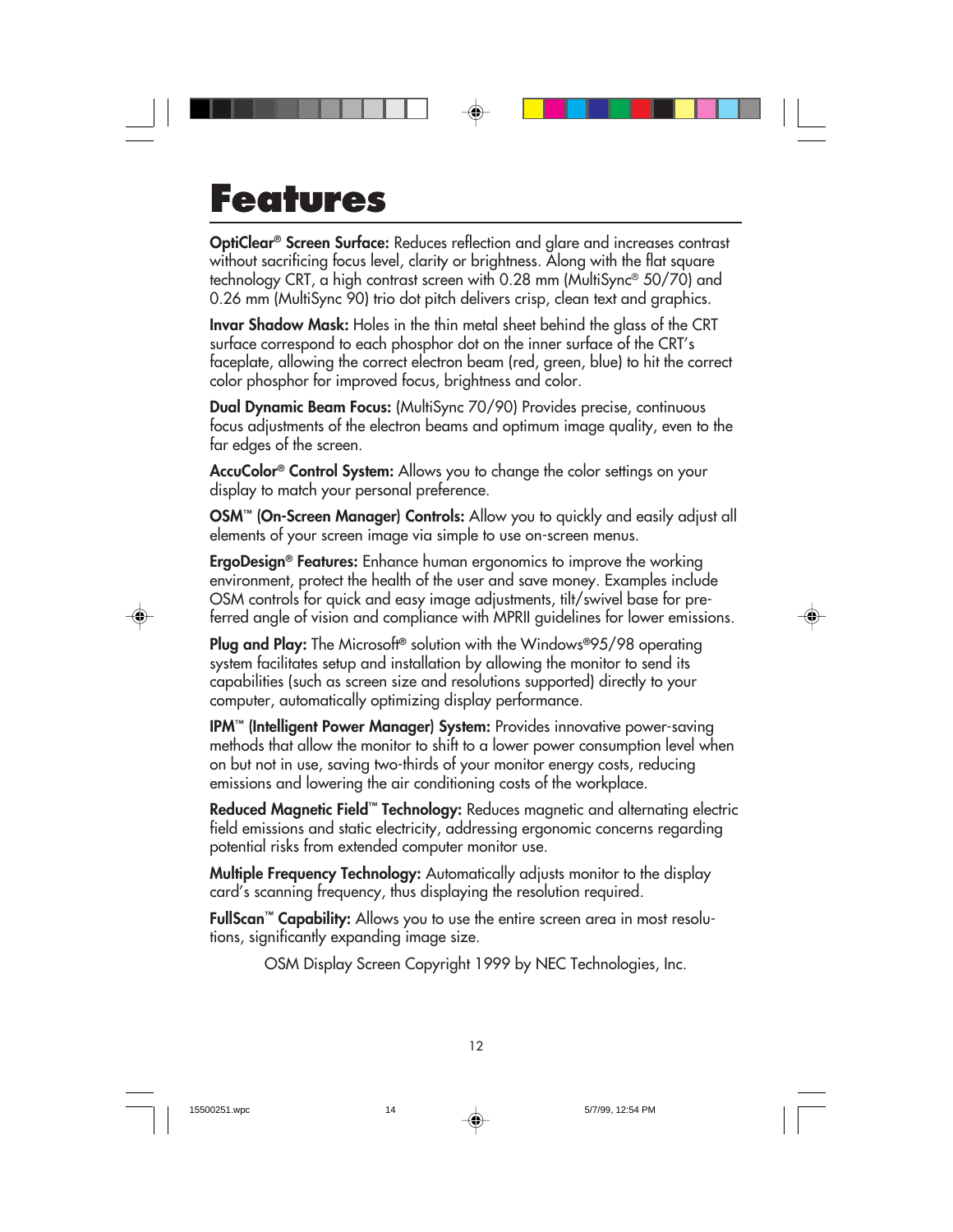## **Troubleshooting**

#### **No picture**

- Display card should be completely seated in its slot.
- Power Button and computer power switch should be in the ON position.
- Signal cable should be completely connected to display card/computer.
- Check connector for bent or pushed-in pins.

#### **Image is scrolling or unstable**

- Signal cable should be completely attached to the computer.
- Check pin assignments and signal timings of the monitor and your display card with respect to recommended timings and pin assignments.
- If the Macintosh cable adapter is used, check for proper connection or make sure the display card is Macintosh compatible and that the card is properly seated in the computer.

**LED on monitor is not lit** (no green, orange, yellow color can be seen) (MultiSync® 90 does not have yellow color.)

• Power Switch should be in the ON position and power cord should be connected.

#### **Picture is fuzzy or color looks blotchy**

- Adjust Brightness and Contrast Controls.
- Access the Degauss Control through OSM™ controls. Activate the Degauss Control.

CAUTION: A minimum interval of 20 minutes should elapse before the Deguass Control is used a second time when not switching between modes.

#### **Picture bounces or a wavy pattern is present in the picture**

- Move electrical devices that may be causing electrical interference away from the monitor.
- See inside cover of User's Manual for FCC information.

#### **Edges of the display image are not square**

- Use the OSM Geometry Controls to straighten the edges.
- If possible, position the front of the monitor facing east.

#### **Display image is not centered, too small, or too large**

• Use the OSM Size and Position Controls to adjust the image.

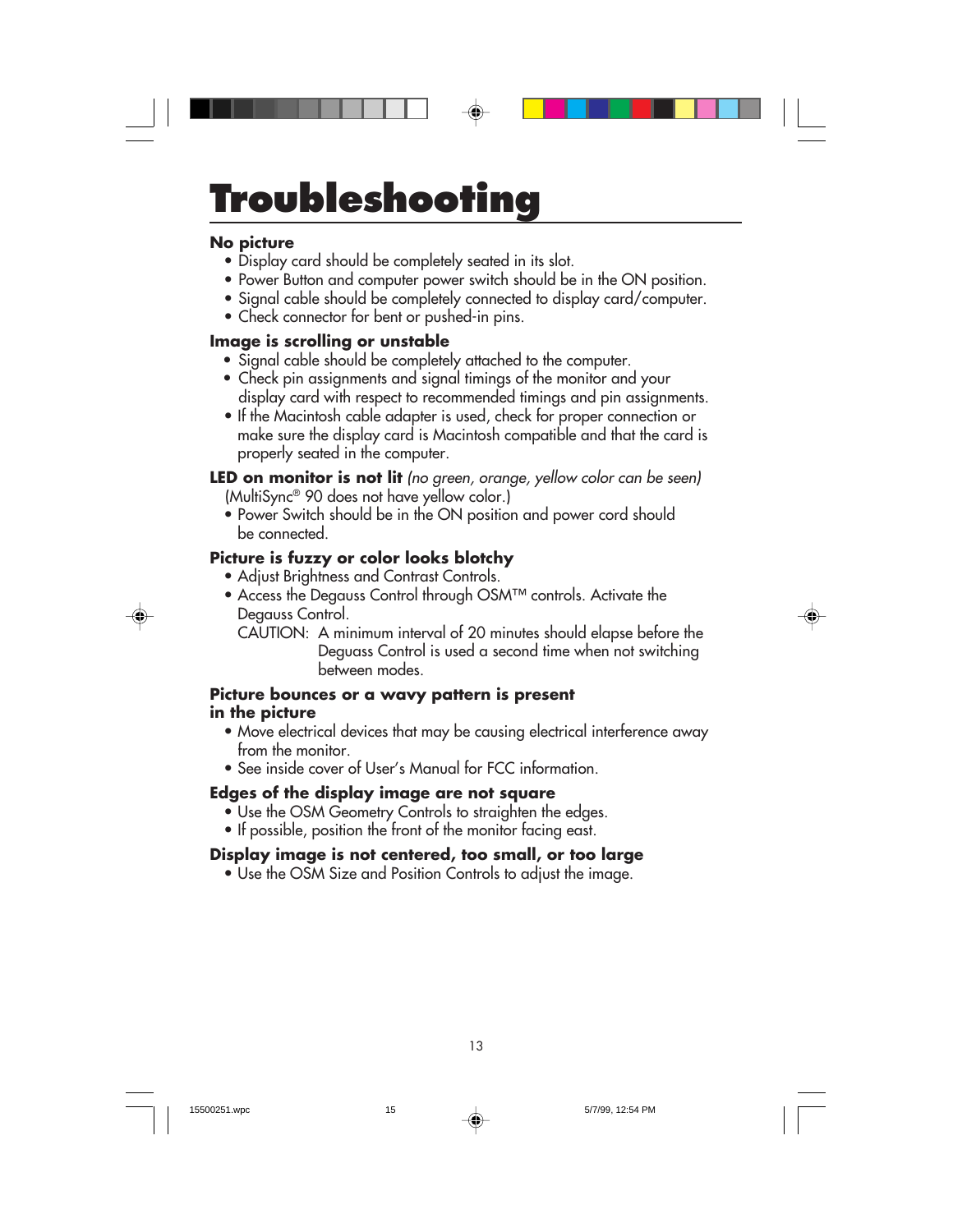### **References**

#### **• BBS (978) 742-8706**

NEC Technologies' Remote Bulletin Board System is an electronic service accessible with your system and a modem. Communication parameters are: 300/1200/2400/9600/14.4k/28.8k bps, no parity, 8-data bits, 1 stop bit

◈

**• Customer Service/ Technical Support (800) 632-4662**

**Fax (978) 742-7049**

**• Electronic Channels:**

Internet e-mail: tech-support@nectech.com Internet ftp site: ftp.nectech.com World Wide Web: http://www.nectech.com Product Registration: http://www.nectech.com/productregistration Windows® 95/98 INF file: http://www.nec.com/drivers/graphic.htm Then download the file NECMSINF.ZIP

| • FastFacts $\mathsf{^{TM}}$ Information | (800) 366-0476                                                                                           |                  |
|------------------------------------------|----------------------------------------------------------------------------------------------------------|------------------|
| <b>INFORMATION</b>                       | <b>DESCRIPTION</b>                                                                                       | <b>DOCUMENT#</b> |
| MultiSync <sup>®</sup> 50/70/90 monitors | Detailed monitor information                                                                             | 757701           |
| Glossary                                 | Definition of terms related<br>to functions, features and<br>installation of the<br>MultiSync monitor    | 900203           |
| More Information                         | Names and addresses of<br>other groups involved in<br>standards and features of<br>the MultiSync monitor | 900204           |
| <b>Macintosh Connection</b>              | Detailed information on<br>connecting the MultiSync<br>monitor to a Macintosh                            | 153006           |
| Healthy Work Environment                 | Detailed information on<br>setting up a healthy work<br>environment                                      | 900108           |
| • Literature & Sales Info                | (800) NEC-INFO [(800) 632-4636]                                                                          |                  |
| • MultiSync Fulfillment                  | (800) 820-1230<br>[For software & accessories]                                                           |                  |
| • TeleSales                              | (800) 284-4484                                                                                           |                  |

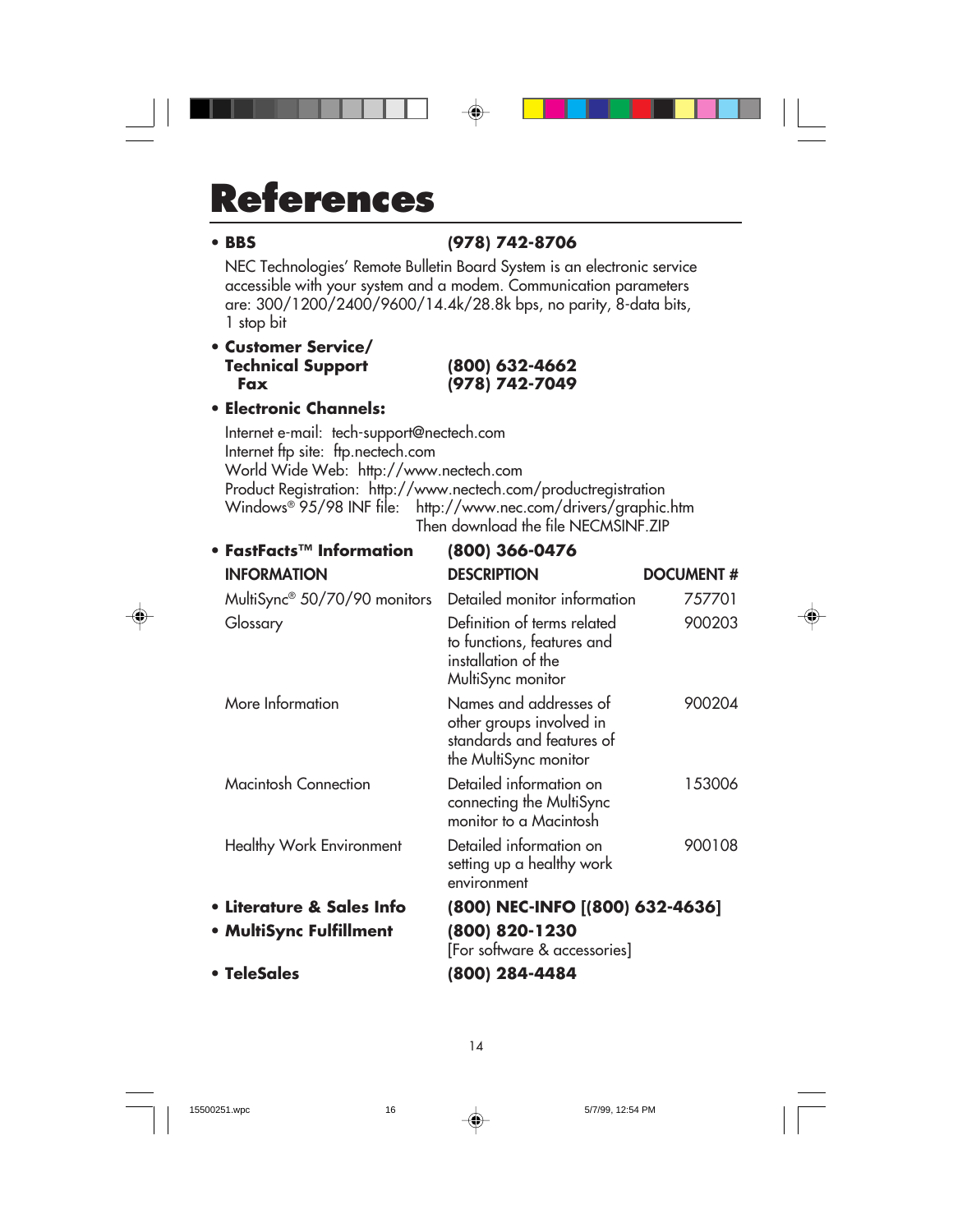## **Limited Warranty**

NEC Technologies, Inc. (hereinafter "NECTECH"), warrants this Product to be free from defects in material and workmanship and, subject to the conditions set forth below, agrees to repair or replace (at NECTECH's sole option) any part of the enclosed unit which proves defective for a period of one (1) year from the date of first consumer purchase. Spare parts are warranted for ninety (90) days. Replacement parts or units may be new or refurbished and will meet specifications of the original parts or unit.

This warranty gives you specific legal rights and you may also have other rights which vary from state to state. This warranty is limited to the original purchaser of the Product and is not transferable. This warranty covers only NECTECH-supplied components. Service required as a result of third party components is not covered under this warranty. In order to be covered under this warranty, the Product must have been purchased in the U.S.A. or Canada by the original purchaser. This warranty only covers Product distribution in the U.S.A. or Canada by NECTECH. No warranty service is provided outside of the U.S.A. or Canada. Proof of Purchase will be required by NECTECH to substantiate date of purchase. Such proof of purchase must be an original bill of sale or receipt containing name and address of seller, purchaser, and the serial number of the product.

It shall be your obligation and expense to have the Product shipped, freight prepaid, or delivered to the authorized reseller from whom it was purchased or other facility authorized by NECTECH to render the services provided hereunder in either the original package or a similar package affording an equal degree of protection. All Products returned to NECTECH for service MUST have prior approval, which may be obtained by calling 1-800-632-4662.

The Product shall not have been previously altered, repaired, or serviced by anyone other than a service facility authorized by NECTECH to render such service, the serial number of the product shall not have been altered or removed. In order to be covered by this warranty the Product shall not have been subjected to displaying of fixed images for long periods of time resulting in image persistence (afterimage effects), accident, misuse or abuse or operated contrary to the instructions contained in the User's Manual. Any such conditions will void this warranty.

NECTECH SHALL NOT BE LIABLE FOR DIRECT, INDIRECT, INCIDENTAL, CONSEQUENTIAL, OR OTHER TYPES OF DAMAGES RESULTING FROM THE USE OF ANY NECTECH PRODUCT OTHER THAN THE LIABILITY STATED ABOVE. THESE WARRANTIES ARE IN LIEU OF ALL OTHER WARRANTIES EXPRESS OR IMPLIED, INCLUDING, BUT NOT LIMITED TO, THE IMPLIED WARRANTIES OF MERCHANTABILITY OR FITNESS FOR A PARTICULAR PURPOSE. SOME STATES DO NOT ALLOW THE EXCLUSION OF IMPLIED WARRANTIES OR THE LIMITATION OR EXCLUSION OF LIABILITY FOR INCIDENTAL OR CONSEQUENTIAL DAMAGES SO THE ABOVE EXCLUSIONS OR LIMITATIONS MAY NOT APPLY TO YOU.

This Product is warranted in accordance with the terms of this limited warranty. Consumers are cautioned that Product performance is affected by system configuration, software, the application, customer data, and operator control of the system, among other factors. While NECTECH Products are considered to be compatible with many systems, specific functional implementation by the customers of the Product may vary. Therefore, suitability of a Product for a specific purpose or application must be determined by consumer and is not warranted by NECTECH.

For the name of your nearest authorized NECTECH service facility, contact NECTECH at 1-800-632-4662.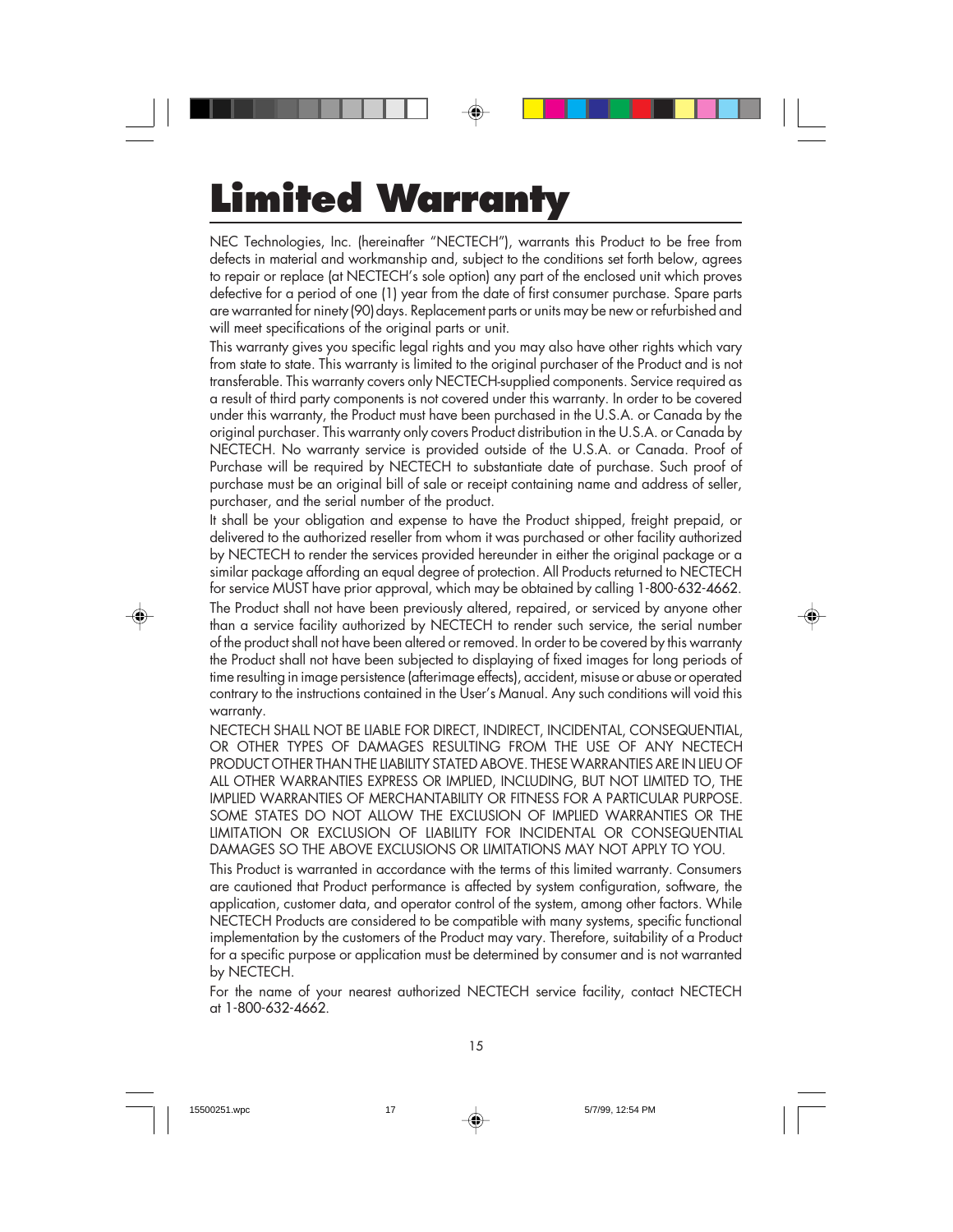|  | $\bigoplus$  |  |  |
|--|--------------|--|--|
|  |              |  |  |
|  |              |  |  |
|  |              |  |  |
|  |              |  |  |
|  | <b>Notes</b> |  |  |

16

 $\overline{\mathbb{R}}$ 

 $\Rightarrow$ 



 $\clubsuit$ 

 $\frac{1}{\sqrt{1-\frac{1}{2}}}$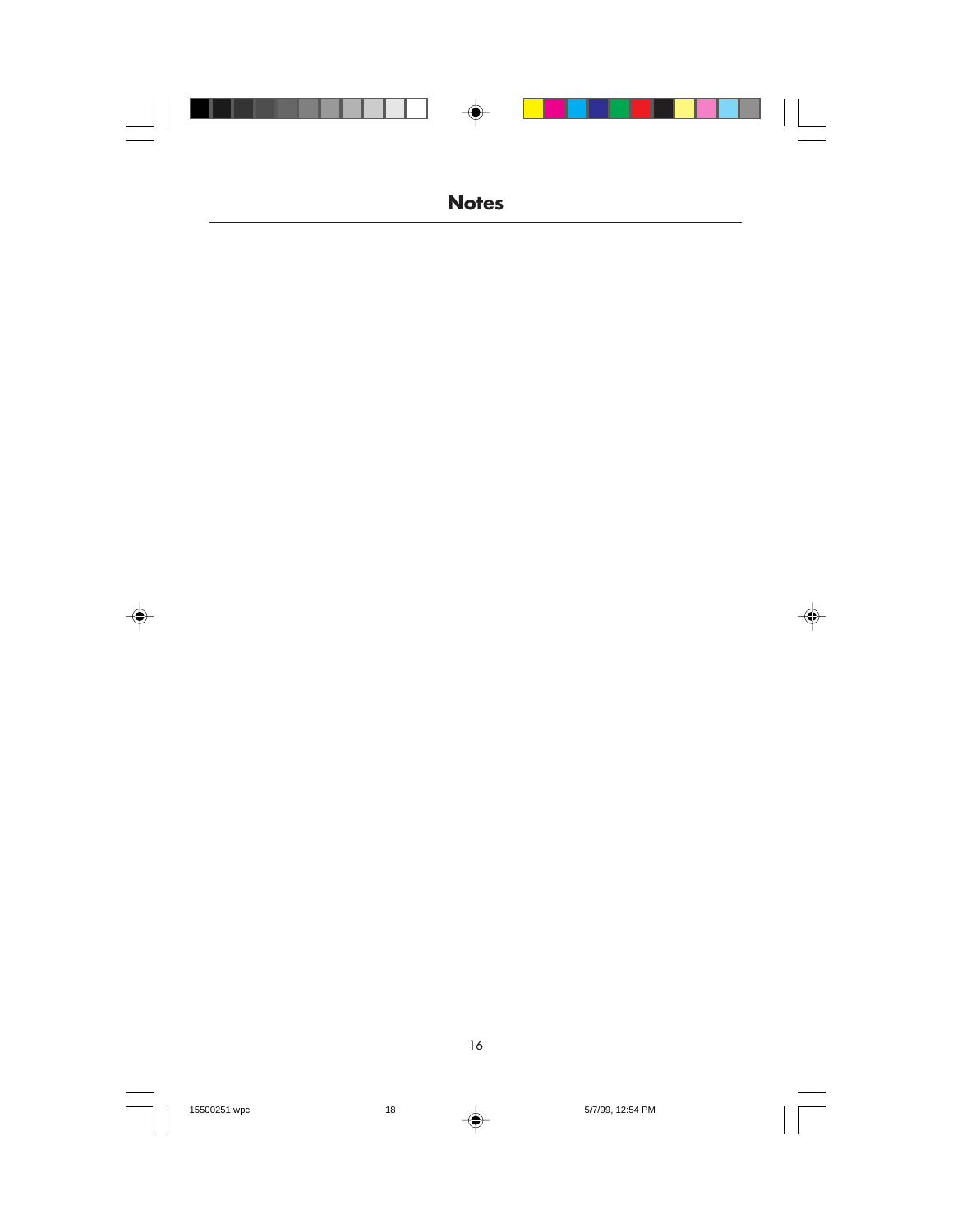#### **AVERTISSEMENT**



L'HUMIDITÉ. NE PAS UTILISER LA FICHE D'ALIMENTATION POLARISÉE AVEC UNE PRISE DE CORDON DE RALLONGE OU AUTRE QUE SI LES BROCHES PEUVENT ÊTRE ENTIÈREMENT INTRODUITES. NE PAS OUVRIR LE BOÎTIER, LEQUEL CONTIENT DES COMPOSANTS À HAUTE TENSION. CONFIER TOUS TRAVAUX À DU PERSONNEL TECHNIQUE QUALIFIÉ.

#### **ATTENTION**

RISQUE DE DÉCHARGE ÉLECTRIQUE • NE PAS OUVRIR



ATTENTION : POUR ÉVITER TOUT RISQUE D'ÉLECTROCUTION, NE PAS OUVRIR LE COUVERCLE (L'ARRIÈRE). À L'INTÉRIEUR, AUCUNE PIÈCE NE NÉCESSITE L'INTERVENTION DE L'UTILISATEUR. EN CAS DE PROBLÈME, S'ADRESSER À DU PERSONNEL TECHNIQUE QUALIFIÉ.



 $\mathcal{A}$ 

Ce symbole est une mise en garde contre les risques d'électrocution que présentent certaines parties dépourvues d'isolation à l'intérieur de l'appareil. Il est donc dangereux d'établir le moindre contact avec ces parties.

Ce symbole prévient l'utilisateur que des instructions d'utilisation et de maintenance de cet appareil sont fournies avec ce mode d'emploi. Par conséquent, celles-ci doivent être lues attentivement pour éviter tout incident.

#### **Déclaration de conformité au Département des Communications Canadien**

- DOC : Cet appareil numérique de classe B respecte toutes les exigences du Règlement sur le matériel à l'origine d'interférences du Canada.
- CSA : (MultiSync® 50/70) Ce produit porte la marque «CSA» et est conforme aux règlements de sûreté canadiens selon CAN/CSA 22.2 No. 950.
- C-UL : (MultiSync 90) Ce produit porte la marque «C-UL» et est conforme aux règlements de sûreté canadiens selon CAN/CSA 22.2 No. 950.



#### **Informations FCC**

- 1. Utiliser les câbles spécifiés fournis avec les moniteurs couleur PN7501, PN7701 et N9901 afin de ne pas provoquer d'interférences avec la réception radio et télévision.
	- (1) Prière d'utiliser le câble d'alimentation fourni ou équivalent pour assurer la conformité FCC.
	- (2) Câble de signal de type captif blindé.

L'utilisation d'autres câbles et adaptateurs peut provoquer des interférences avec la réception radio et télévision.

2. Cet appareil a passé avec succès les tests de conformité des spécifications d'équipements de Classe A, section 15 de la réglementation FCC. Ces spécifications ont été établies pour garantir un niveau inoffensif des interférences produites pour une utilisation dans un lieu public. Cet appareil génère et utilise et peut irradier des fréquences radio et, s'il n'est pas installé et utilisé en accord avec les directives de ce mode d'emploi, il peut causer des interférences néfastes aux communications radio. Cependant, il n'est pas garanti qu'aucune interférence ne se produira dans une installation particulière.

Si cet appareil provoque des interférences nuisibles à la réception radio ou télévision, lesquelles peuvent être décelées en allumant et en éteignant l'appareil, il est recommandé à l'utilisateur d'essayer de corriger les interférences en prenant une ou plusieurs des mesures suivantes :

- Réorienter ou repositionner l'antenne de réception.
- Augmenter l'espacement entre l'appareil et le récepteur.
- Connecter l'appareil à une prise de courant sur un circuit différent de celui sur lequel le récepteur est connecté.
- Consulter son revendeur ou un technicien radio/TV expérimenté pour obtenir de l'aide.

Si nécessaire, l'utilisateur doit contacter le revendeur ou un technicien radio/TV afin d'obtenir des informations supplémentaires. L'utilisateur peut se procurer le livret utile suivant, préparé par la Commission Fédérale des Communications : «How to Identify and Resolve Radio-TV Interference Problems» (comment cerner et résoudre les problèmes d'interférences radio/TV). Ce livret est disponible auprès du U.S. Government Printing Office, Washington, D.C., 20402, Stock No. 004-000-00345-4.

15500251.wpc 19 19 19 19 10 12:54 PM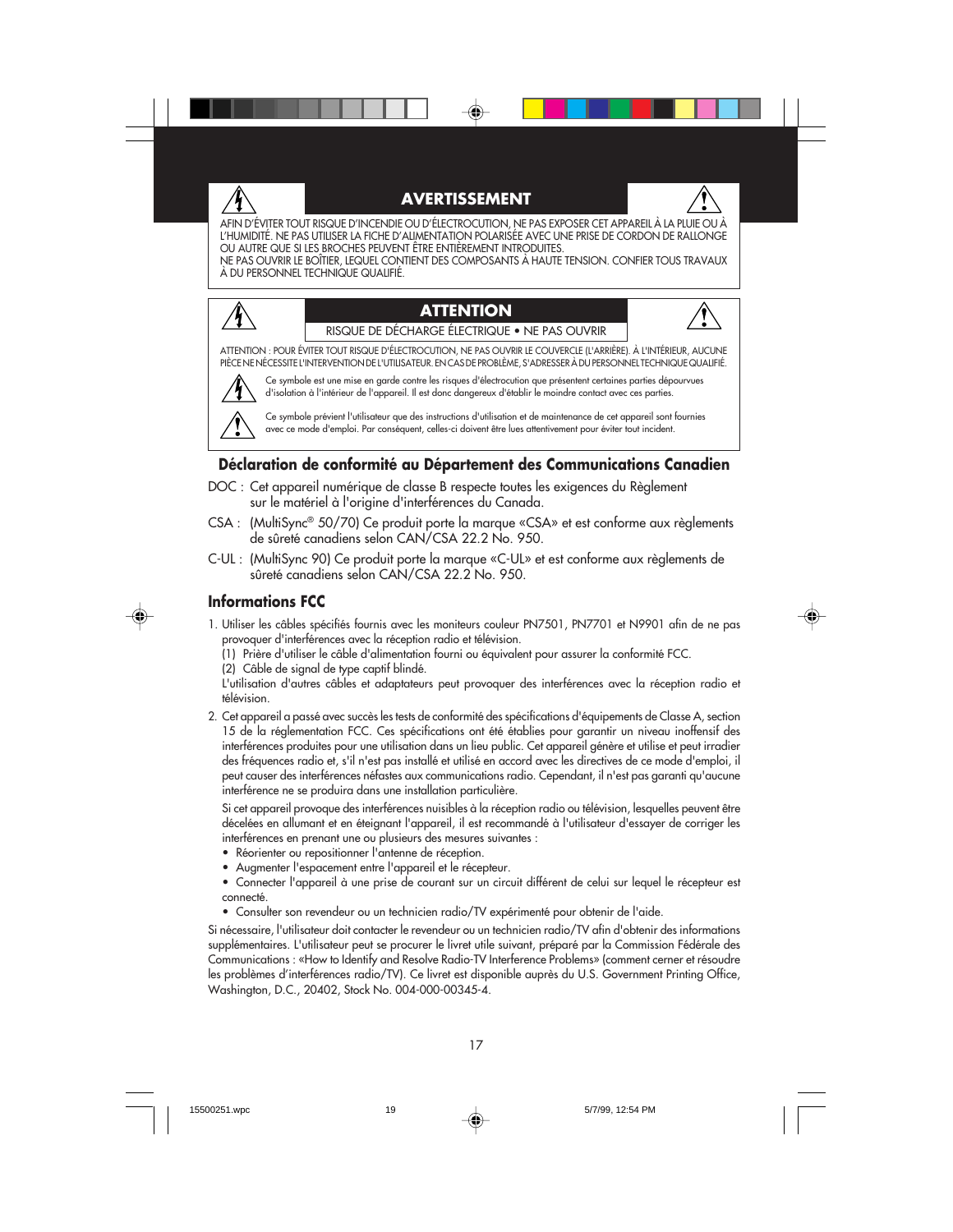## **Contenu**

#### **Votre produit peut être enregistré sur Internet à l'adresse http://www.nectech.com/productregistration**

⊕

La boîte de votre nouveau moniteur NEC Technologies MultiSync® contient :



\* Ne pas oublier de conserver la boîte et le matériel d'emballage d'origine pour transporter ou expédier le moniteur.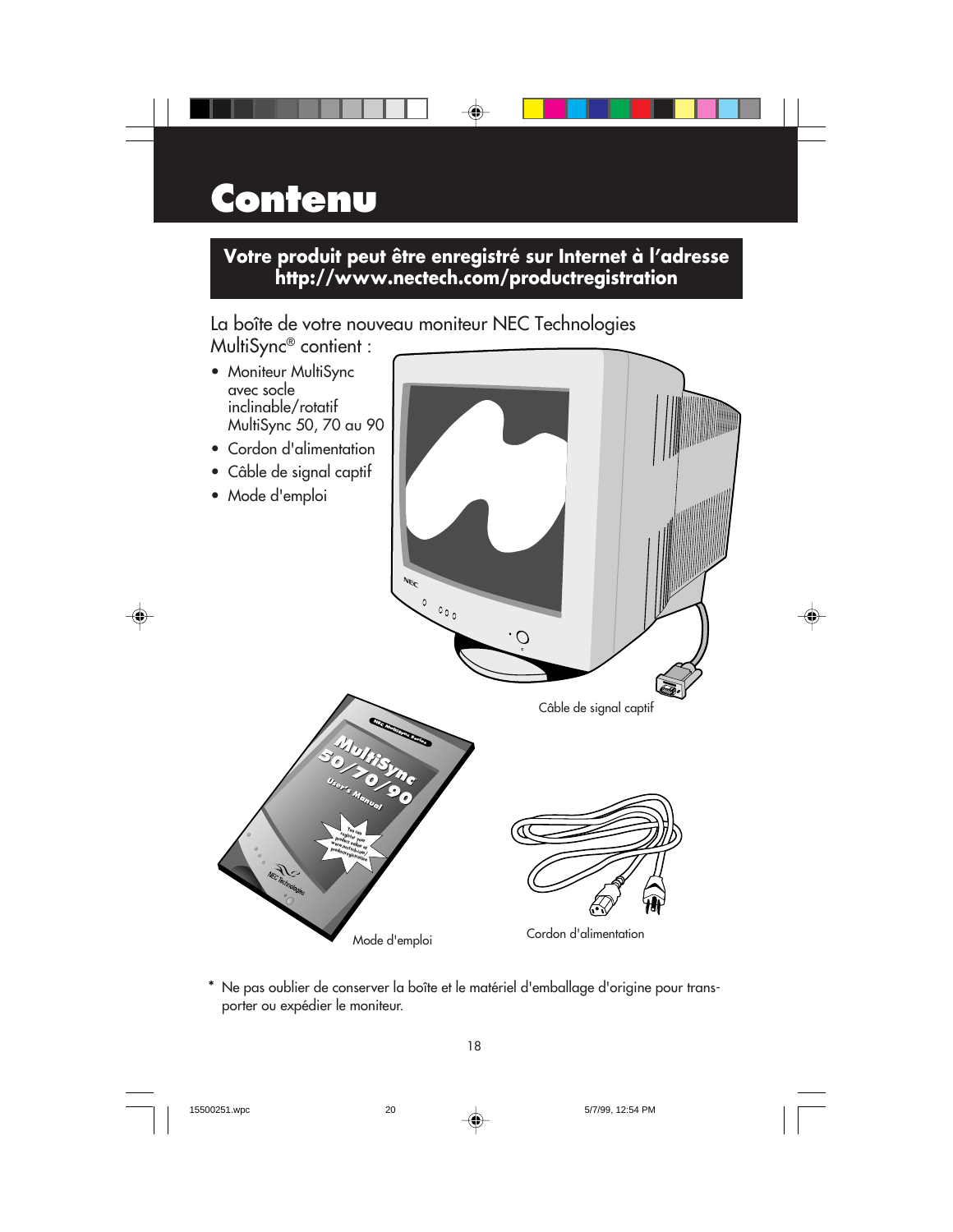

Pour raccorder le moniteur MultiSync® au système, suivre les directives ci-après :

- 1. Mettre l'ordinateur hors tension.
- 2. Si nécessaire, installer la carte vidéo dans le système. Pour plus d'informations, se reporter au mode d'emploi de la carte vidéo.
- 3. Pour le PC : Connecter la mini-fiche D-SUB à 15 broches du câble de signal captif au connecteur de la carte vidéo du système (Figure A.1). Serrer toutes les vis.

Pour le Mac : Connecter l'adaptateur de câble MultiSync Macintosh (non fourni) au connecteur de moniteur sur le Macintosh (Figure B.1). Fixer l'extrémité de la mini-fiche D-SUB à 15 broches du câble de signal captif à l'adaptateur de câble MultiSync Macintosh sur l'ordinateur (Figure B.1). Serrer toutes les vis.

#### REMARQUE : Pour obtenir un adaptateur de câble MultiSync Macintosh, appeler NEC Technologies au (800) 820-1230.

- 4. Pour les informations de chargement dans le fichier INF Windows® 95/98 pour le moniteur MultiSync, se reporter à la section Références de ce mode d'emploi.
- 5. Connecter une extrémité du cordon d'alimentation au moniteur MultiSync et l'autre extrémité à la prise de courant (Figure C.1).
- 6. Allumer le moniteur (Figure D.1) et l'ordinateur.

REMARQUE : En cas de problèmes, prière de se reporter à la section Guide de dépistage des pannes de ce mode d'emploi.



Figure A.1

19



15500251.wpc 21  $\downarrow$  5/7/99, 12:54 PM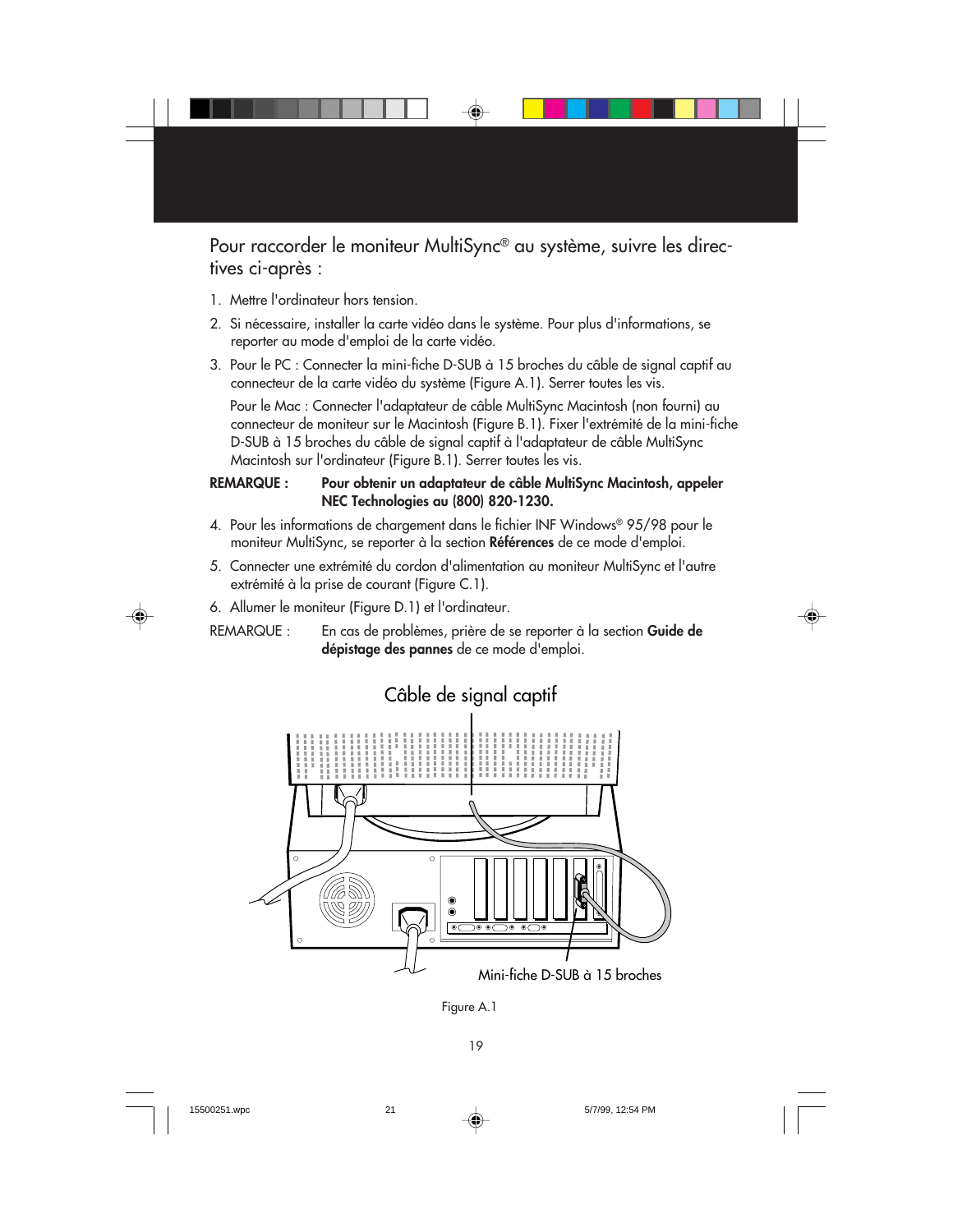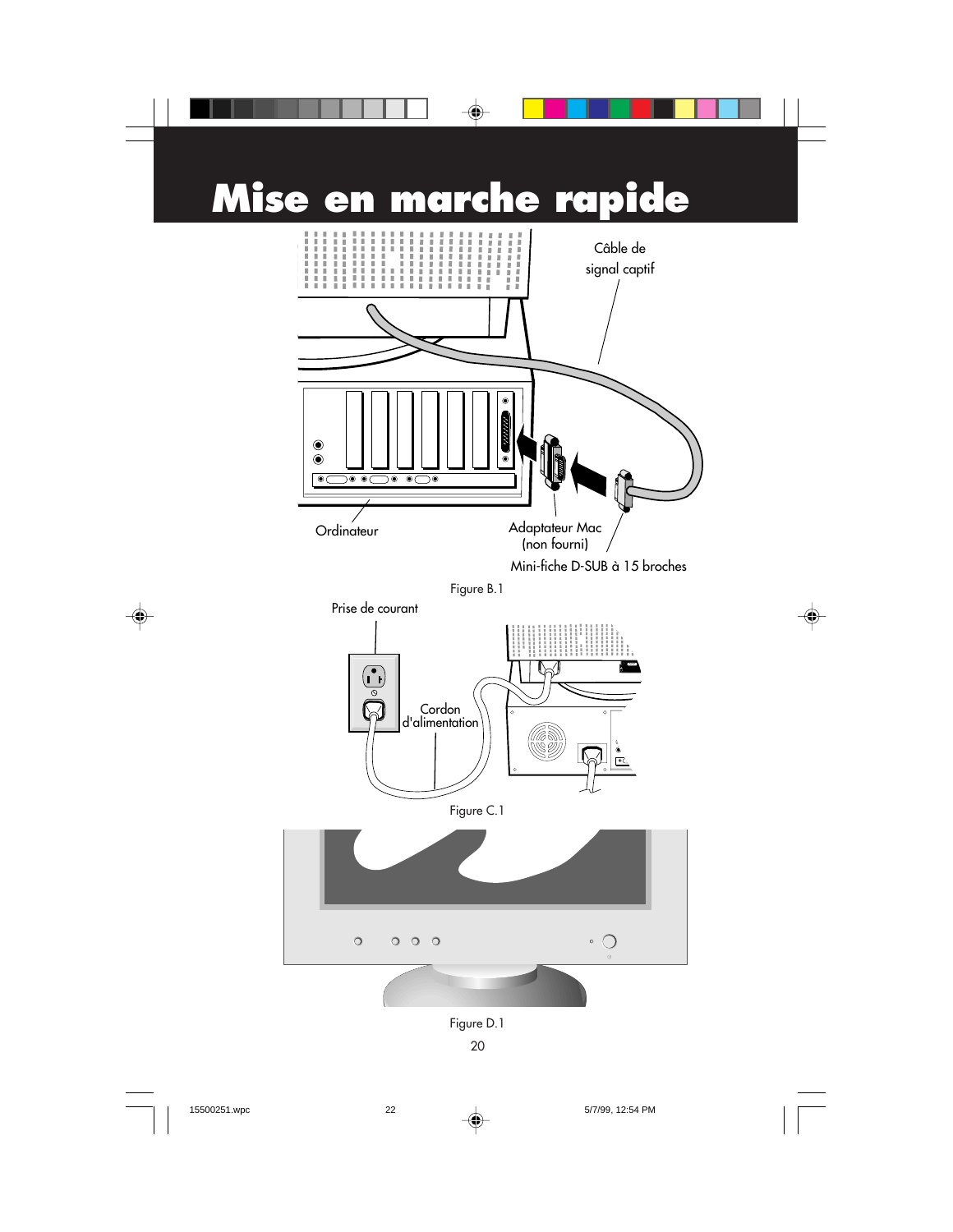## **Commandes**

Les touches de commandes OSM<sup>MC</sup> (Gestionnaire à l'écran) à l'avant du moniteur fonctionnent comme suit :

 $\bigoplus$ 

| SELECT $\blacktriangleleft$ / $\blacktriangleright$ |  | Entre et quitte le menu OSM.                                                     |
|-----------------------------------------------------|--|----------------------------------------------------------------------------------|
| CONTROL -/+                                         |  | Déplace la barre dans le sens - ou + pour augmenter ou<br>diminuer le réglage.   |
| <b>RESET</b>                                        |  | Remet la commande en surbrillance au réglage d'usine.                            |
|                                                     |  | Règle la luminosité de l'image générale et de l'écran d'arrière-plan.            |
|                                                     |  | Règle la luminosité de l'image par rapport à l'arrière-plan.                     |
| R                                                   |  | Contraste de la couleur rouge : Règle le contraste rouge de l'affichage.         |
| G                                                   |  | Contraste de la couleur vert : Règle le contraste vert de l'affichage.           |
| B                                                   |  | Contraste de la couleur bleu : Règle le contraste bleu de l'affichage.           |
|                                                     |  | Déplace l'image horizontalement (vers la gauche ou vers la droite).              |
|                                                     |  | Déplace l'image verticalement (vers le haut ou vers le bas).                     |
|                                                     |  | Augmente ou diminue le format horizontal de l'image.                             |
|                                                     |  | Augmente ou diminue le format vertical de l'image.                               |
| l'affichage.                                        |  | Les commandes Geometry permettent de régler la courbure ou l'angle des côtés de  |
|                                                     |  | Augmente ou diminue la courbure des côtés vers l'intérieur ou vers l'extérieur.  |
|                                                     |  | Augmente ou diminue le dessus de l'écran pour qu'il soit le même que le dessous. |

Augmente ou diminue la courbure des côtés vers la gauche ou vers la droite.

Augmente ou diminue l'inclinaison des côtés vers la gauche ou vers la droite.



15500251.wpc 23 5/7/99, 12:54 PM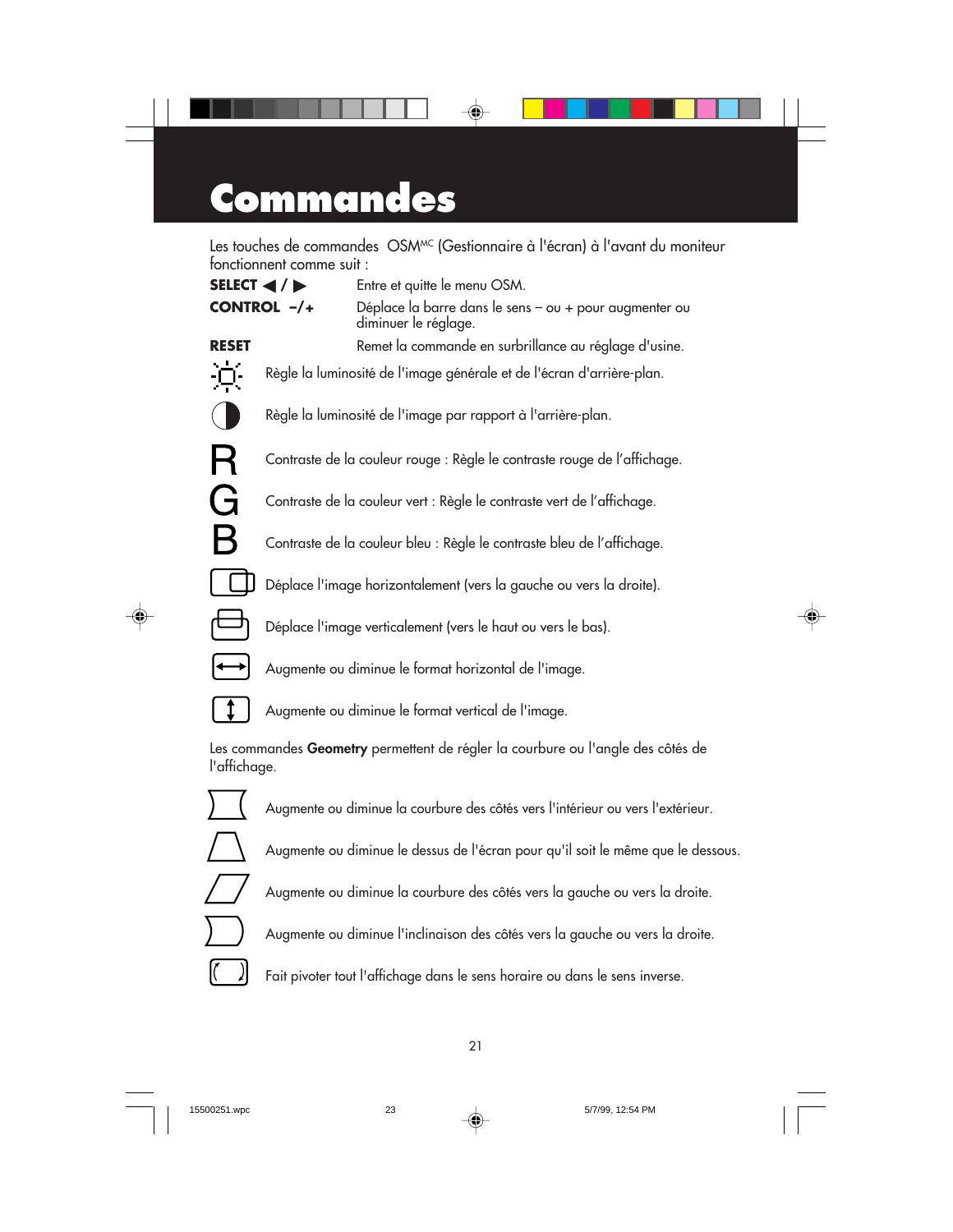## **Commandes**



Commande Degauss : Élimine l'accumulation de champs magnétiques parasites qui modifieraient le balayage correct du faisceau d'électrons et affecteraient la pureté des couleurs de l'écran, la netteté et la convergence. Lorsque l'image d'écran est activée, celle-ci saute et tremble un peu pendant la démagnétisation de l'écran.

◈

#### Attention : Prière de laisser s'écouler un minimum de 20 minutes entre chaque utilisation de la commande Degauss.

9300K Chaque préréglage de couleur est paramétré en usine au Kelvin indiqué.



OSM : (MultiSync<sup>MC</sup> 50/70) Il existe trois couleurs d'arrière-plan (bleu, noir et blanc). Pour sélectionner une couleur d'arrière-plan, appuyez sur le bouton SELECT après avoir sélectionné OSM dans la «fenêtre de sélection des icônes».



(MultiSync 90) Déplace le menu OSM horizontalement (vers la gauche ou vers la droite).



(MultiSync 90) Déplace le menu OSM verticalement (vers le haut ou vers la bas).



Langage : Les menus de l'OSM sont disponibles en cinq langues.



**EXIT** Pour quitter le menu OSM, sélectionnez EXIT dans la «fenêtre de sélection des icônes» et appuyez sur le bouton SELECT pour quitter le menu OSM.

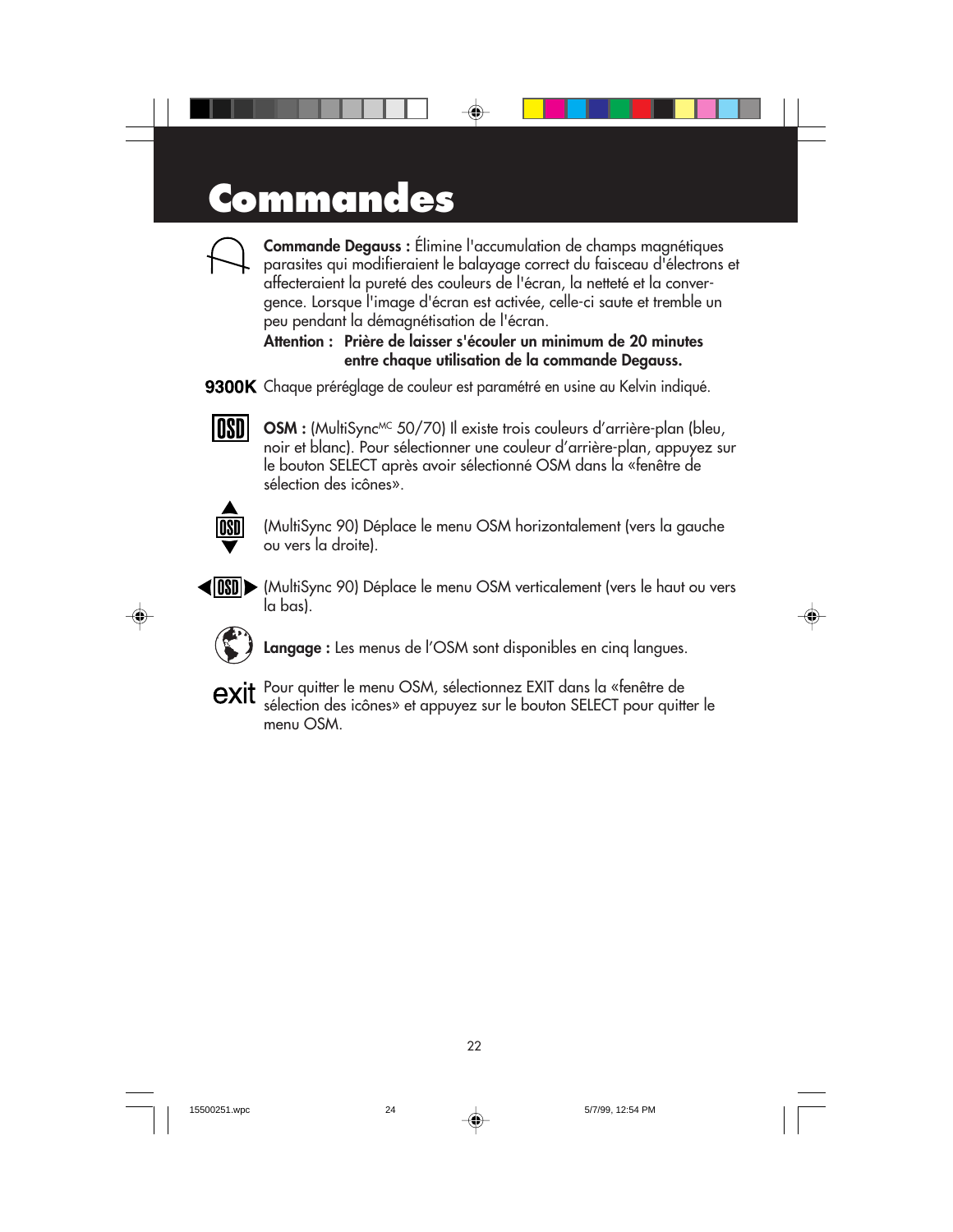## **Usage recommandé**

#### **Consignes de sécurité et de maintenance**

POUR UN FONCTIONNEMENT OPTIMAL, PRIÈRE DE NOTER CE QUI SUIT POUR LE RÉGLAGE ET L'UTILISATION DU MONITEUR COULEUR MULTISYNC®:

- NE PAS OUVRIR LE MONITEUR. Aucune pièce intérieure ne nécessite l'intervention de l'utilisateur, et l'ouverture ou la dépose des couvercles peut exposer à des risques de décharges dangereuses ou d'autres risques. Confier tous travaux à du personnel technique qualifié.
- Ne pas renverser de liquides dans le boîtier, ni utiliser le moniteur près de l'eau.
- Ne pas introduire d'objets de quelque nature que ce soit dans les fentes du boîtier car ceux-ci pourraient toucher des endroits sous tension dangereuse, ce qui peut provoquer des blessures, voire être fatal, ou peut occasionner une décharge électrique, un incendie ou une panne de l'appareil.
- Ne pas placer d'objets lourds sur le cordon d'alimentation. Un cordon endommagé peut occasionner une décharge ou un incendie.
- Ne pas placer cet appareil sur un chariot, un support ou une table inclinée ou instable, afin d'éviter que le moniteur ne tombe, occasionnant de sérieux dommages au moniteur.
- Maintenir le moniteur éloigné de transformateurs à haute capacité, de moteurs électriques et d'autres dispositifs tels que des hauts-parleurs ou ventilateurs externes, lesquels peuvent créer des champs magnétiques puissants.
- Si possible, positionner le moniteur de sorte qu'il soit orienté vers l'est, afin de minimiser les effets du champs magnétique terrestre.
- Changer le moniteur d'orientation alors qu'il est sous tension peut occasionner une décoloration de l'image. Pour éviter cela, mettre le moniteur hors tension pendant 20 minutes avant de le remettre sous tension.

Débrancher immédiatement le moniteur de la prise murale et confier la réparation à du personnel technique qualifié dans les cas suivants :

- Lorsque le cordon d'alimentation ou la fiche est endommagé(e).
- Si du liquide a été renversé ou des objets sont tombés à l'intérieur du moniteur.
- 
- Si le moniteur a été exposé à la pluie ou à de l'eau. • Si le moniteur est tombé ou le boîtier est endommagé.
- Si le moniteur ne fonctionne pas normalement en suivant les directives d'utilisation.
	- Prévoir une aération suffisante autour du moniteur pour que la chaleur puisse se dissiper correctement. Ne pas obstruer les ouvertures de ventilation ni placer le moniteur près d'un radiateur ou autre source de

ALIENTION

- chaleur. Ne rien poser sur le moniteur. • La fiche du cordon d'alimentation est le moyen principal de débrancher le système de l'alimentation. Le moniteur doit être installé à proximité d'une prise de courant dont l'accès est aisé.
- Manipuler avec soin lors du transport. Conserver l'emballage pour le transport.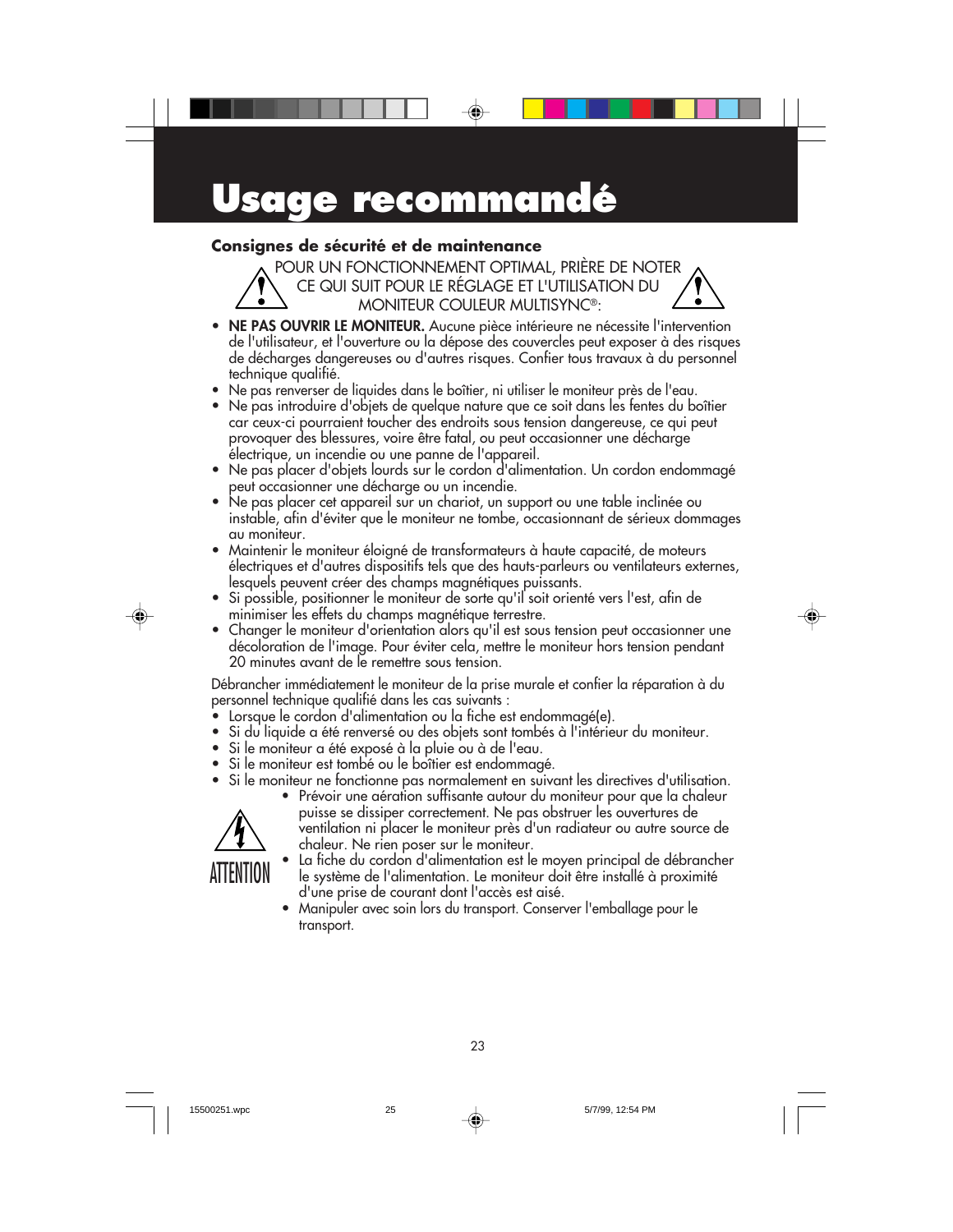### **Usage recommandé**



LA MODIFICATION DE LA POSITION ET DU RÉGLAGE DU MONITEUR PEUT RÉDUIRE LA FATIGUE DES YEUX, DES ÉPAULES ET DE LA NUQUE. OBSERVER LES DIRECTIVES CI-APRÈS LORS DU POSITIONNEMENT DU MONITEUR :



- Positionner le moniteur à une distance minimale de 30 cm (12 pouces) et maximale de 70 cm (28 pouces) des yeux. La distance optimale est de 45 cm (18 pouces).
- Reposer ses yeux régulièrement en regardant vers un objet situé à au moins 6 m (20 pieds). Cligner régulièrement.



- Positionner le moniteur à un angle de 90° par rapport aux fenêtres et autres sources de lumière, afin de réduire au maximum les reflets et l'éblouissement. Régler l'inclinaison du moniteur de sorte que l'éclairage du plafond ne soit pas reflété sur l'écran.
- Si une lumière réfléchie rend la vision de l'écran difficile, utiliser un filtre anti-reflet.
- Nettoyer régulièrement le moniteur. Utiliser un chiffon sans peluches et non-abrasif et une solution de nettoyage sans alcool, neutre, non-abrasive ou un produit nettoyant pour vitres pour éliminer au maximum la poussière.
- Régler les commandes de luminosité et de contraste du moniteur pour améliorer la lisibilité.
- Utiliser un support de document placé près de l'écran.
- Positionner ce que l'on regarde le plus souvent (l'écran ou les documents de référence) directement devant soi pour réduire au maximum les mouvements de la tête lorsque l'on dactylographie.
- Consulter régulièrement un ophtalmologiste.

#### Ergonomie

Pour des raisons ergonomiques, nous vous recommandons :

- de régler la luminosité de façon à faire desparaître la trame de fond.
- de ne pas régler le contröle de contraste au maximum.
- d'afficher les tailles et positions d'images présélectionnées.
- d'utiliser les préréglages d'origine (usine) pour la couleur les commandes droite/gauche.
- de travailler avec des signaux non etrelacés ayant des fréquences de balayage vertical de 76 à 120 Hz (MultiSyncMC 50/70) et 76 à 160 Hz (MultiSync 90).
- de ne pas traviller avec une image composée d'informations de couleur bleu primaire sur fond noir. Cette combinaison de couleurs est difficile à déceler et fatigue la vue à cause de son faible contraste.

Pour des informations plus détaillées sur l'établissement d'un environnement de travail sain, appeler NEC au (800) 820-1230, demander le service d'information par télécopieur NEC FastFacts au (800) 366-0476 et demander le document # 900108 ou écrire à American National Standard for Human Factors Engineering of Visual Display Terminal Workstations - ANSI-HFS Standard No. 100-1988 - The Human Factors Society, Inc. P.O. Box 1369, Santa Monica, California 90406.

15500251.wpc 26 26  $\downarrow$  5/7/99, 12:54 PM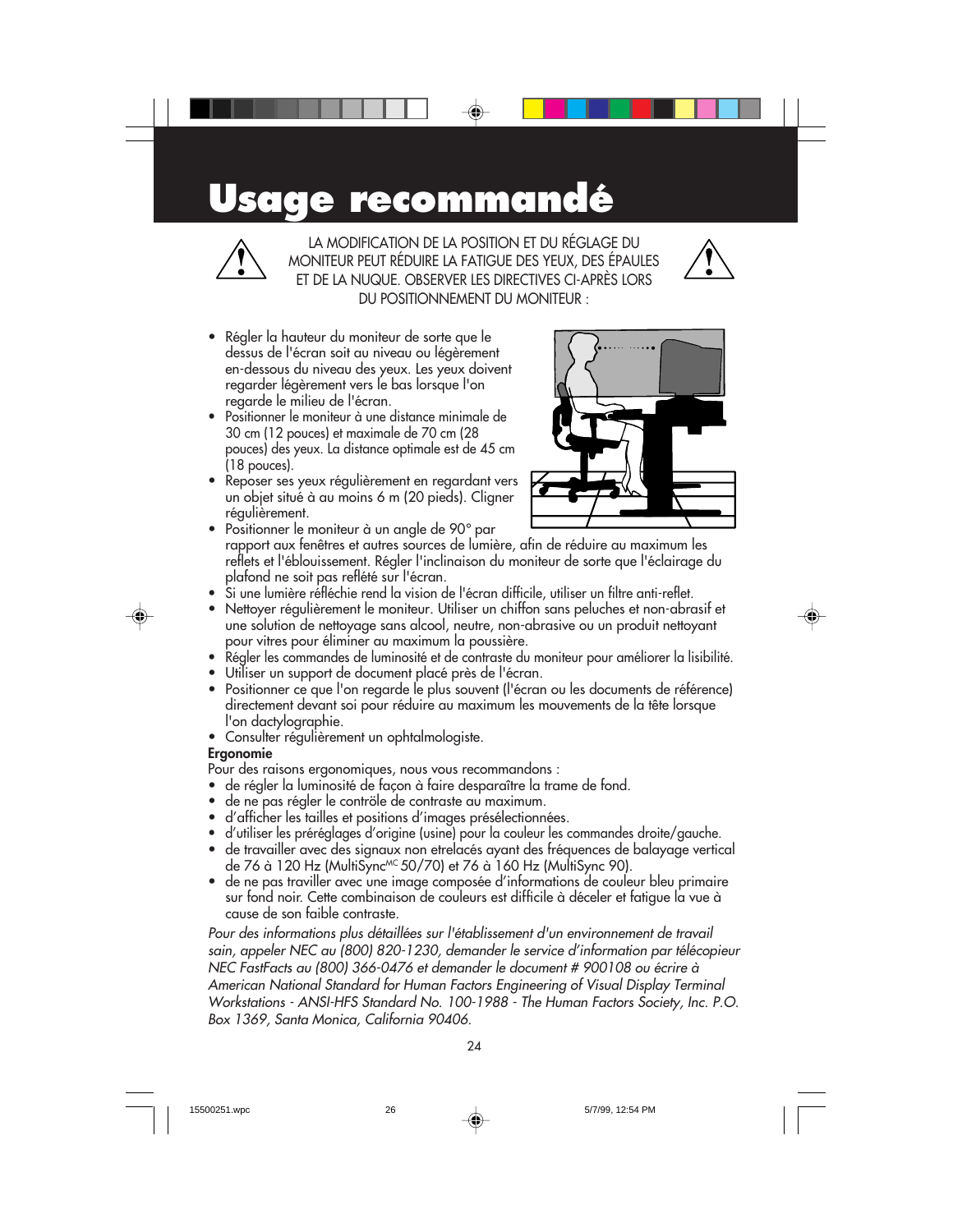## **Caractéristiques techniques**

 $\clubsuit$ 

| Caractér. techn.<br>du moniteur                                                                                                                       | <b>Moniteur</b><br>MultiSync® 50                                                                                                                                                  | <b>Remarques</b>                                                                                                                                                                                                                                                |
|-------------------------------------------------------------------------------------------------------------------------------------------------------|-----------------------------------------------------------------------------------------------------------------------------------------------------------------------------------|-----------------------------------------------------------------------------------------------------------------------------------------------------------------------------------------------------------------------------------------------------------------|
| Diagonale:<br>Tube cathodique<br>Format de l'image visible :<br>Radius:                                                                               | 381 mm (15 pouces)<br>351 mm (13.8 pouces)<br>1080 mm                                                                                                                             | Déflexion de 90°, écran semi-teinté avec<br>espacement des triplets de points de<br>0,28 mm; luminophore à persistance<br>moyenne-courte; revêtement d'écran<br>multicouche antistatique; masque perforé<br>d'invar et surface d'écran OptiClear <sup>®</sup> . |
| Vidéo:<br>Signal d'entrée<br>Sync:                                                                                                                    | ANALOGIQUE O,7 Vp-p/75 Ohms<br>Niveau TTL. sync. séparé<br>Positif/négatif sync. horizontale<br>Positif/négatif sync. verticale<br>Sync. composite (positif/négatif) (niveau TTL) |                                                                                                                                                                                                                                                                 |
| Couleurs d'affichage Entrée analogique :                                                                                                              | Nombre illimité de couleurs                                                                                                                                                       | Dépend de la carte vidéo utilisée.                                                                                                                                                                                                                              |
| Horizontale:<br>Gamme de<br>Verticale:<br>synchronisation                                                                                             | 31 kHz à 69 kHz<br>55 Hz à 120 Hz                                                                                                                                                 | Automatique<br>Automatique                                                                                                                                                                                                                                      |
| Résolutions acceptées<br>Résolutions basées sur les fréquences<br>horizontales et verticales uniquement                                               | 640 x 480 @ 60 à 120 Hz<br>800 x 600 @ 55 à 109 Hz<br>832 x 624 @ 55 à 103 Hz<br>$1024 \times 768$ @ 55 à 85 Hz<br>1 152 x 870 @ 55 à 76 Hz<br>1 280 x 1024 @ 55 à 65 Hz          | Certains systèmes peuvent ne pas accepter<br>tous les modes listés.<br>NEC recommande une résolution à 75 Hz<br>pour des performances d'affichage<br>optimales.                                                                                                 |
| Horizontale:<br>Zone d'affichage active<br>Verticale :<br>(réglage d'usine)                                                                           | 270 mm/10.6 pouces<br>202 mm/8 pouces                                                                                                                                             | Dépend de la synchronisation du signal<br>utilisée et ne comprend pas la zone de bord.                                                                                                                                                                          |
| Zone d'affichage active<br>(balayage complet)                                                                                                         | 280 mm/11 pouces<br>$210$ mm/8.3 pouces                                                                                                                                           | Dépend de la synchronisation du signal<br>utilisée et ne comprend pas la zone de bord.                                                                                                                                                                          |
| Alimentation                                                                                                                                          | CA 100 - 240 V, 50/60 Hz                                                                                                                                                          |                                                                                                                                                                                                                                                                 |
| Tension d'alimentation                                                                                                                                | 1,5 A @ 100 - 240 V                                                                                                                                                               |                                                                                                                                                                                                                                                                 |
| Dimensions                                                                                                                                            | 372 mm (L) x 396 mm (H) x 402 mm (P)<br>14,6 pouces (L) x 15,6 pouces (H) x 15,8 pouces (P)                                                                                       |                                                                                                                                                                                                                                                                 |
| Poids                                                                                                                                                 | 13,5 kg<br>29,7 livres                                                                                                                                                            |                                                                                                                                                                                                                                                                 |
| Considérations environnementales<br>Température de fonctionnement :<br>Humidité:<br>Altitude:<br>Température de stockage :<br>Humidité :<br>Altitude: | $0 °C \hat{a} + 35 °C$<br>30 % à 80 %<br>0 à 10 000 pieds<br>-20 °C à +60 °C<br>10 % à 90 %<br>0 à 45 000 pieds                                                                   |                                                                                                                                                                                                                                                                 |

REMARQUE : Les caractéristiques techniques sont sujettes à changement sans préavis.

◈

 $\bigoplus$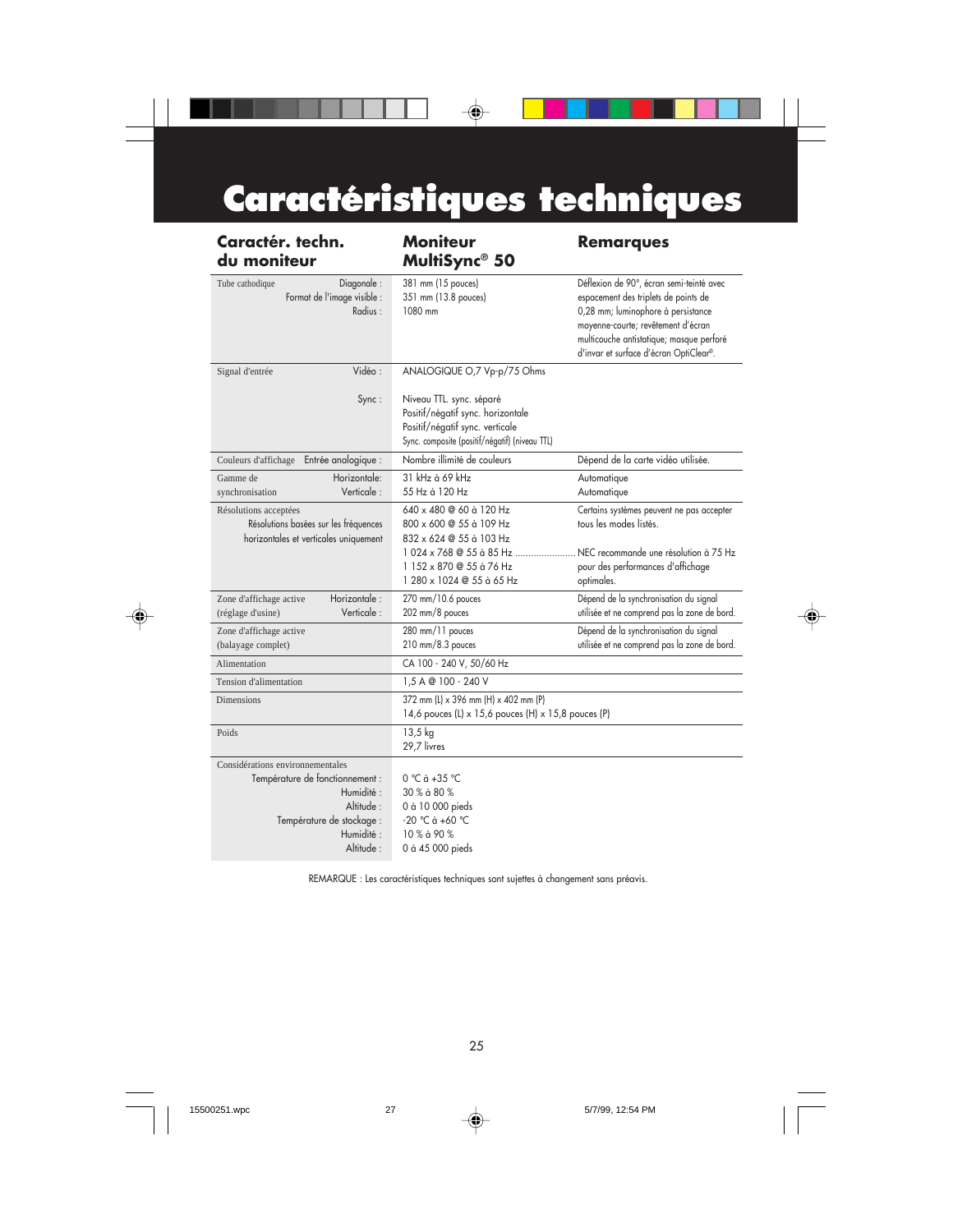## **Caractéristiques techniques**

 $\clubsuit$ 

| Caractér. techn.<br>du moniteur                                                                                                                      | <b>Moniteur</b><br>MultiSync® 70                                                                                                                                                  | <b>Remarques</b>                                                                                                                                                                                                                                   |
|------------------------------------------------------------------------------------------------------------------------------------------------------|-----------------------------------------------------------------------------------------------------------------------------------------------------------------------------------|----------------------------------------------------------------------------------------------------------------------------------------------------------------------------------------------------------------------------------------------------|
| Diagonale:<br>Tube cathodique<br>Format de l'image visible :<br>Radius:                                                                              | 432 mm (17 pouces)<br>406 mm (16 pouces)<br>1210 mm                                                                                                                               | Déflexion de 90°, écran semi-teinté avec<br>espacement des triplets de points de<br>0,28 mm; luminophore à persistance<br>moyenne-courte; revêtement d'écran<br>multicouche antistatique; masque perforé<br>d'invar et surface d'écran OptiClear®. |
| Vidéo:<br>Signal d'entrée<br>Sync:                                                                                                                   | ANALOGIQUE O,7 Vp-p/75 Ohms<br>Niveau TTL. sync. séparé<br>Positif/négatif sync. horizontale<br>Positif/négatif sync. verticale<br>Sync. composite (positif/négatif) (niveau TTL) |                                                                                                                                                                                                                                                    |
| Couleurs d'affichage Entrée analogique :                                                                                                             | Nombre illimité de couleurs                                                                                                                                                       | Dépend de la carte vidéo utilisée.                                                                                                                                                                                                                 |
| Horizontale:<br>Gamme de<br>Verticale:<br>synchronisation                                                                                            | 31 kHz à 69 kHz<br>55 Hz à 120 Hz                                                                                                                                                 | Automatique<br>Automatique                                                                                                                                                                                                                         |
| Résolutions acceptées<br>Résolutions basées sur les fréquences<br>horizontales et verticales uniquement                                              | 640 x 480 @ 60 à 120 Hz<br>800 x 600 @ 55 à 109 Hz<br>832 x 624 @ 55 à 103 Hz<br>1152 x 870 @ 55 à 76 Hz<br>1280 x 1024 @ 55 à 65 Hz                                              | Certains systèmes peuvent ne pas accepter<br>tous les modes listés.<br>NEC recommande une résolution à 75 Hz<br>pour des performances d'affichage<br>optimales.                                                                                    |
| Horizontale:<br>Zone d'affichage active<br>Verticale:<br>(réglage d'usine)                                                                           | 310 mm/12,2 pouces<br>232 mm/9.1 pouces                                                                                                                                           | Dépend de la synchronisation du signal<br>utilisée et ne comprend pas la zone de bord.                                                                                                                                                             |
| Zone d'affichage active<br>(balayage complet)                                                                                                        | 325 mm/12.8 pouces<br>244 mm/9.6 pouces                                                                                                                                           | Dépend de la synchronisation du signal<br>utilisée et ne comprend pas la zone de bord.                                                                                                                                                             |
| Alimentation                                                                                                                                         | CA 100 - 120 V, 50/60 Hz                                                                                                                                                          |                                                                                                                                                                                                                                                    |
| Tension d'alimentation                                                                                                                               | 1.8 A @ 100 - 240 V                                                                                                                                                               |                                                                                                                                                                                                                                                    |
| <b>Dimensions</b>                                                                                                                                    | 403 mm (L) x 427 mm (H) x 440 mm (P)<br>15.9 pouces (L) x 16.8 pouces (H) x 17.3 pouces (P)                                                                                       |                                                                                                                                                                                                                                                    |
| Poids                                                                                                                                                | 17.5 kg<br>38.5 livres                                                                                                                                                            |                                                                                                                                                                                                                                                    |
| Considérations environnementales<br>Température de fonctionnement :<br>Humidité:<br>Altitude:<br>Température de stockage :<br>Humidité:<br>Altitude: | $0 °C \dot{a} + 35 °C$<br>30 % à 80 %<br>0 à 10 000 pieds<br>$-20$ °C à +60 °C<br>10 % à 90 %<br>0 à 45 000 pieds                                                                 |                                                                                                                                                                                                                                                    |

REMARQUE : Les caractéristiques techniques sont sujettes à changement sans préavis.

26

◈

 $\bigoplus$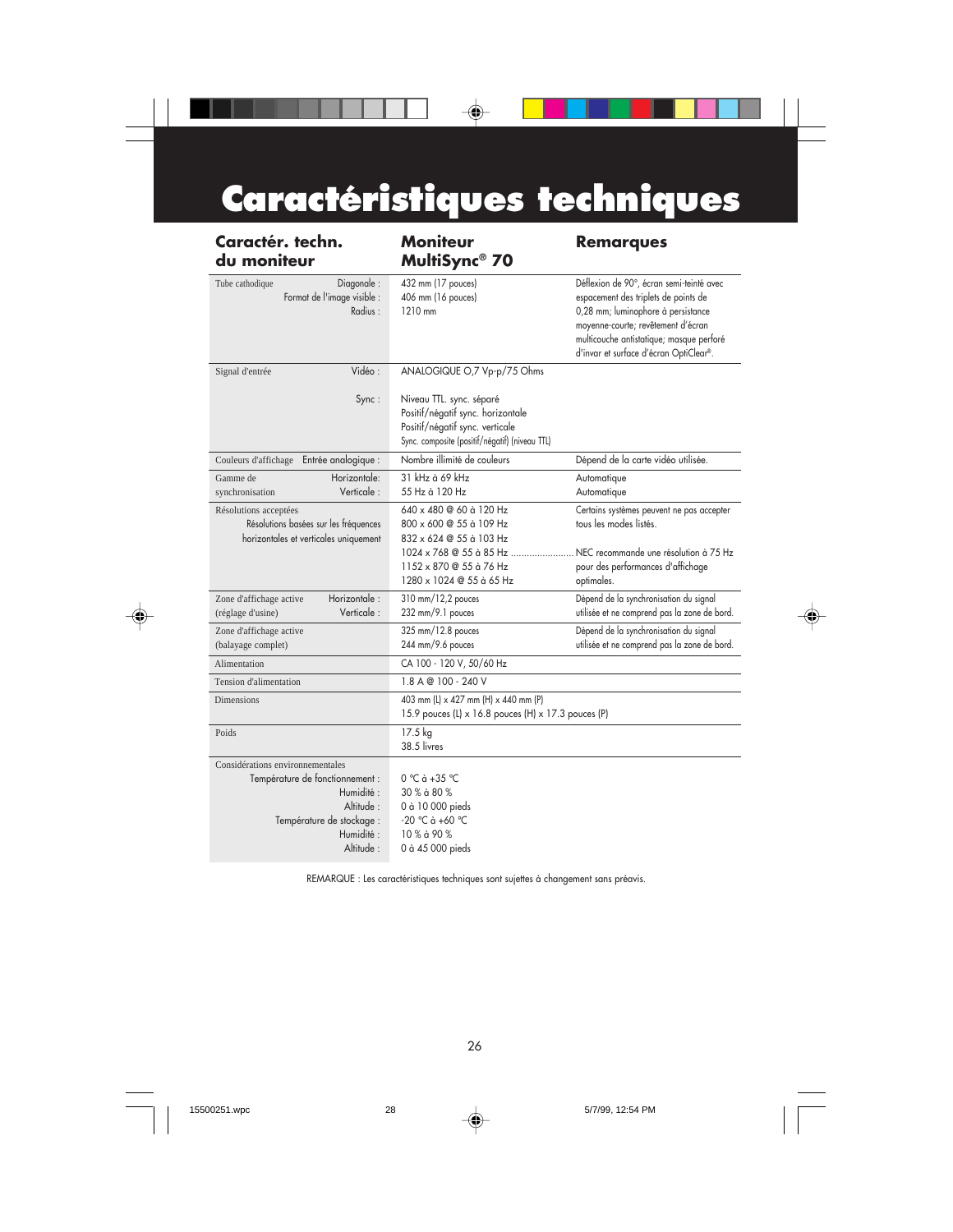## **Caractéristiques techniques**

 $\clubsuit$ 

| Caractér. techn.<br>du moniteur                                                                                                                      | <b>Moniteur</b><br>MultiSync <sup>®</sup> 90                                                                                                                         | <b>Remarques</b>                                                                                                                                                                                                                                   |
|------------------------------------------------------------------------------------------------------------------------------------------------------|----------------------------------------------------------------------------------------------------------------------------------------------------------------------|----------------------------------------------------------------------------------------------------------------------------------------------------------------------------------------------------------------------------------------------------|
| Diagonale:<br>Tube cathodique<br>Format de l'image visible :<br>Radius:                                                                              | 495 mm (19,5 pouces)<br>456 mm (18 pouces)<br>1 360 mm                                                                                                               | Déflexion de 90°, écran semi-teinté avec<br>espacement des triplets de points de<br>0,26 mm; luminophore à persistance<br>moyenne-courte; revêtement d'écran<br>multicouche antistatique; masque perforé<br>d'invar et surface d'écran OptiClear®. |
| Vidéo:<br>Signal d'entrée<br>Sync:                                                                                                                   | ANALOGIQUE O,7 Vp-p/75 Ohms<br>Niveau TTL. sync. séparé<br>Positif/négatif sync. horizontale<br>Positif/négatif sync. verticale                                      |                                                                                                                                                                                                                                                    |
| Couleurs d'affichage Entrée analogique :                                                                                                             | Nombre illimité de couleurs                                                                                                                                          | Dépend de la carte vidéo utilisée.                                                                                                                                                                                                                 |
| Horizontale:<br>Gamme de<br>Verticale:<br>synchronisation                                                                                            | 31 kHz à 96 kHz<br>55 Hz à 160 Hz                                                                                                                                    | Automatique<br>Automatique                                                                                                                                                                                                                         |
| Résolutions acceptées<br>Résolutions basées sur les fréquences<br>horizontales et verticales uniquement                                              | 640 x 480 @ 60 à 160 Hz<br>800 x 600 @ 55 à 153 Hz<br>832 x 624 @ 55 à 144 Hz<br>1024 x 768 @ 55 à 105 Hz<br>1 152 x 870 @ 55 à 105 Hz<br>1 600 x 1 200 @ 55 à 76 Hz | Certains systèmes peuvent ne pas accepter<br>tous les modes listés.<br>1 280 x 1 024 @ 55 à 90 Hz  NEC recommande une résolution à 85 Hz<br>pour des performances d'affichage<br>optimales.                                                        |
| Horizontale:<br>Zone d'affichage active<br>Verticale:<br>(réglage d'usine)                                                                           | 356 mm/14,0 pouces<br>267mm/10,5 pouces                                                                                                                              | Dépend de la synchronisation du signal<br>utilisée et ne comprend pas la zone de bord.                                                                                                                                                             |
| Zone d'affichage active<br>(balayage complet)                                                                                                        | 366 mm/14,4 pouces<br>274 mm/10,5 pouces                                                                                                                             | Dépend de la synchronisation du signal<br>utilisée et ne comprend pas la zone de bord.                                                                                                                                                             |
| Alimentation                                                                                                                                         | CA 100 - 240 V, 50/60 Hz                                                                                                                                             |                                                                                                                                                                                                                                                    |
| Tension d'alimentation                                                                                                                               | 2,2 A @ 100 - 240 V                                                                                                                                                  |                                                                                                                                                                                                                                                    |
| <b>Dimensions</b>                                                                                                                                    | 447 mm (L) x 462 mm (H) x 482 mm (P)<br>17,6 pouces (L) x 18,2 pouces (H) x 19,0 pouces (P)                                                                          |                                                                                                                                                                                                                                                    |
| Poids                                                                                                                                                | 20,5 kg<br>45,2 livres                                                                                                                                               |                                                                                                                                                                                                                                                    |
| Considérations environnementales<br>Température de fonctionnement :<br>Humidité:<br>Altitude:<br>Température de stockage :<br>Humidité:<br>Altitude: | $0 °C$ à +35 °C<br>30 % à 80 %<br>0 à 10 000 pieds<br>$-20$ °C à +60 °C<br>10 % à 90 %<br>0 à 45 000 pieds                                                           |                                                                                                                                                                                                                                                    |

REMARQUE : Les caractéristiques techniques sont sujettes à changement sans préavis.

27

 $\color{red}\blacklozenge$ 

 $\bigoplus$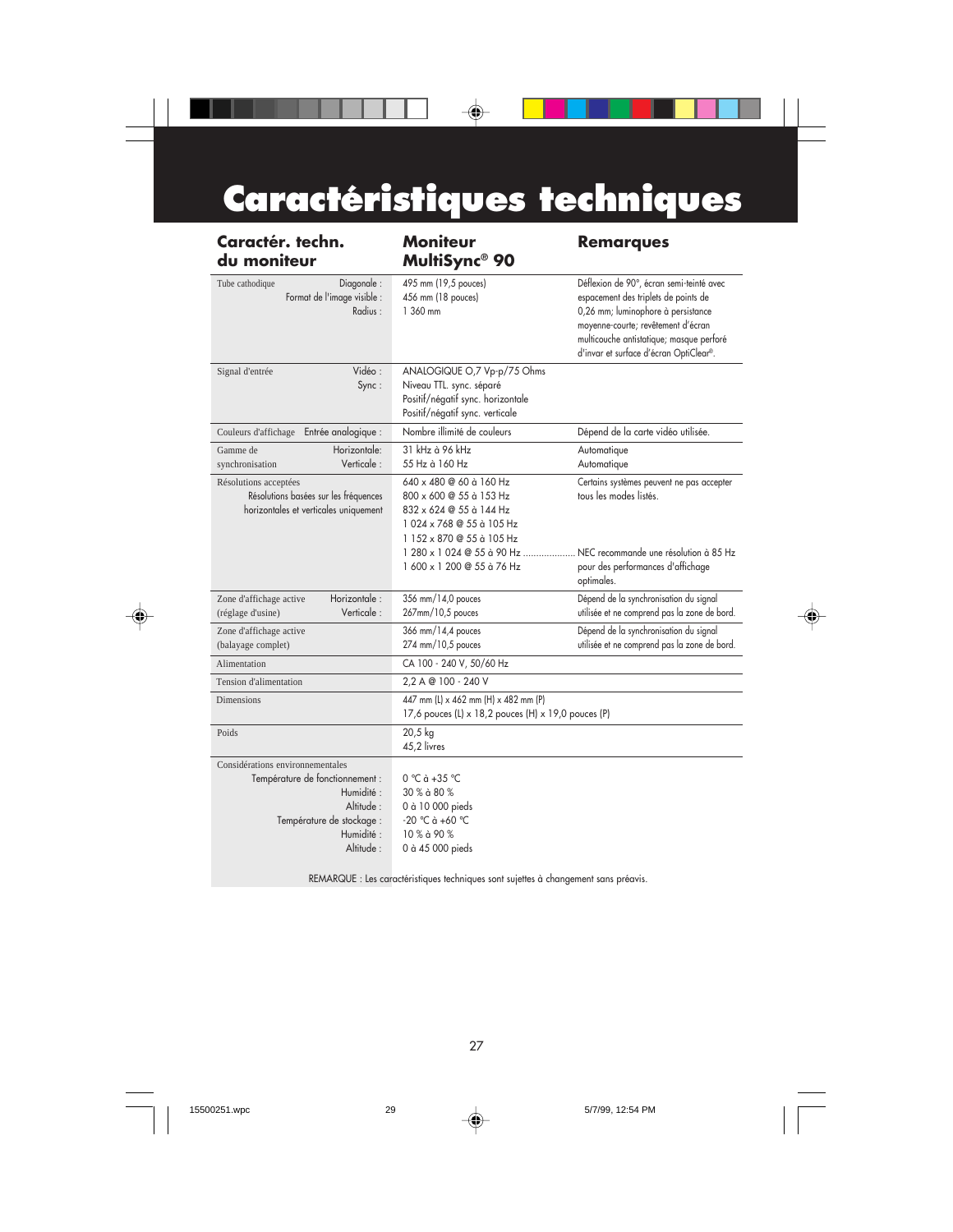### **Fonctions**

Surface d'écran OptiClear® : Réduit la réflexion et l'éblouissement et augmente le contraste sans sacrifier le niveau de netteté, la clarté ni la luminosité. Doté de la technologie TRC d'écran plat carré, un écran à haut contraste avec une taille de trio de pixels de 0,28 mm (MultiSync<sup>MC</sup> 50/70) et 0,26 mm (MultiSync 90) procure des textes et des graphiques clairs et détaillés.

Masque perforé d'invar : Des trous dans la fine feuille de métal derrière le verre de la surface TRC correspondent aux points phosphorescents sur la surface intérieure du plateau du TRC, permettant au bon faisceau électronique (rouge, vert, bleu) d'atteindre la bonne substance fluorescente de couleur pour une netteté, une luminosité et des couleurs meilleures.

Mise au point à double faisceau dynamique : (MultiSync 70/90) Permet des réglages précis et continus des faisceaux électroniques et une qualité d'image optimale, jusqu'à l'extrémité des bords de l'écran.

Système de commande AccuColor® : Permet de commuter entre deux réglages de couleurs sur l'affichage en fonction de ses préférences de couleurs personnelles.

Commandes OSMMC (gestionaire à l'écran) : Permet de régler facilement et rapidement tous les éléments de l'image de l'écran via les menus à l'écran simples à utiliser.

Fonctions ErgoDesign® : Améliore l'ergonomie humaine pour améliorer l'environnement de travail, protéger la santé de l'utilisateur et épargner de l'argent. On peut citer comme exemple les commandes OSM pour un réglage rapide et aisé de l'image, une base d'inclinaison/de rotation pour un angle de vision préféré et la conformité aux directives MPRII concernant les réductions d'émissions.

Plug and Play: La solution Microsoft® avec le système d'exploitation Windows®95/98 facilite la configuration et l'installation en permettant au moniteur d'envoyer ses capacités (telles que le format et les résolutions d'écran acceptés) directement à l'ordinateur, optimisant ainsi automatiquement les performances d'affichage.

Système IPM<sup>MC</sup> (Intelligent Power Manager/Gestionnaire d'énergie intelligent) : Procure des méthodes d'économie d'énergie novatrices qui permettent au moniteur de passer à un niveau de consommation d'énergie plus faible lorsqu'il est allumé mais non utilisé, épargnant deux tiers des coûts énergétiques, réduisant les émissions et diminuant les coûts de conditionnement d'air du lieu de travail.

Technologie Reduced Magnetic Field<sup>MC</sup> (Champs magnétiques réduits) : Réduit les émissions de champs magnétiques et électriques alternatifs et l'électricité statique, dans un but d'intérêt ergonomique concernant les risques potentiels provenant d'une utilisation prolongée d'un moniteur d'ordinateur.

Technologie à fréquence multiple : Règle automatiquement le moniteur à la fréquence de la carte vidéo, affichant ainsi la résolution requise.

Capacité FullScan<sup>MC</sup> (balayage complet) : Permet d'utiliser la totalité de la surface d'écran dans la plupart des résolutions, augmentant ainsi de façon significative la taille de l'image.

OSM Display Screen Copyright 1999 par NEC Technologies, Inc.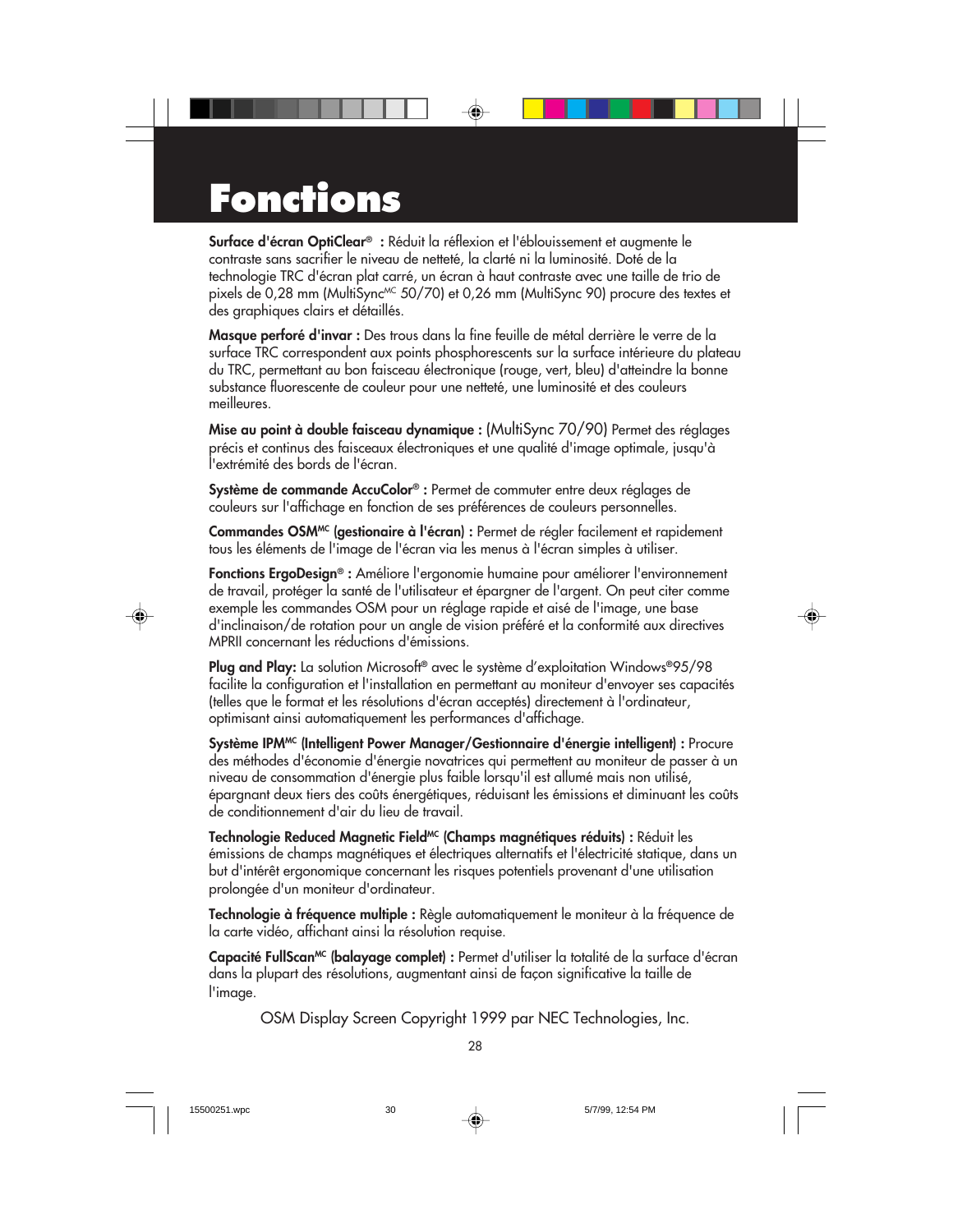### **Guide de dépistage des pannes**

⊕

#### **Pas d'image**

- La carte vidéo doit être complètement introduite dans sa fente.
- La touche d'alimentation et le commutateur d'alimentation de l'ordinateur doivent être en position ON (Marche).
- Le câble de signal doit être bien connecté à la carte vidéo /l'ordinateur.
- Vérifier si le connecteur n'est pas plié ou si les broches ne sont pas renfoncées.

#### **L'image défile ou est instable**

- Le câble de signal doit être bien fixé à l'ordinateur.
- Contrôler la répartition des broches et la synchronisation de signal du moniteur et la carte vidéo en respectant les synchronisations et la répartition des broches recommandées.
- Si l'adaptateur de câble Macintosh est utilisé, vérifier la connexion au préalable ou s'assurer si la carte vidéo est compatible Macintosh et si la carte est bien mise en place dans l'ordinateur.

**La LED sur le moniteur n'est pas éclairée** (aucune couleur, verte, orange ou jaune, n'est visible) (Le MultiSync<sup>MC</sup> 90 n'intègre pas la couleur jaune.)

• Le commutateur d'alimentation doit être en position ON et le cordon d'alimentation doit être connecté.

#### **L'image est floue ou les couleurs semblent brouillées**

- Régler les commandes de luminosité et de contraste.
- Accéder à la commande Degauss via les commandes OSMMC. Activer la commande Degauss.

ATENTION : Un intervalle d'au moins 20 minutes doit s'écouler avant que la commande Degauss ne soit utilisée une seconde fois lorsqu'il n'y a pas de commutation entre les modes.

#### **L'image danse ou une trame onduleuse est présente sur l'image**

- Éloigner du moniteur les appareils électriques qui peuvent occasionner des interférences électriques.
- Voir à l'intérieur de la couverture du mode d'emploi pour les informations FCC.

#### **Les bords de l'image affichée ne sont pas carrés**

- Utiliser les commandes de géométrie OSM pour redresser les bords.
- Si possible, orienter l'avant du moniteur vers l'est.

#### **L'image affichée n'est pas centrée, est trop petite ou trop large**

• Utiliser les commandes de format OSM et de positionnement pour ajuster l'image.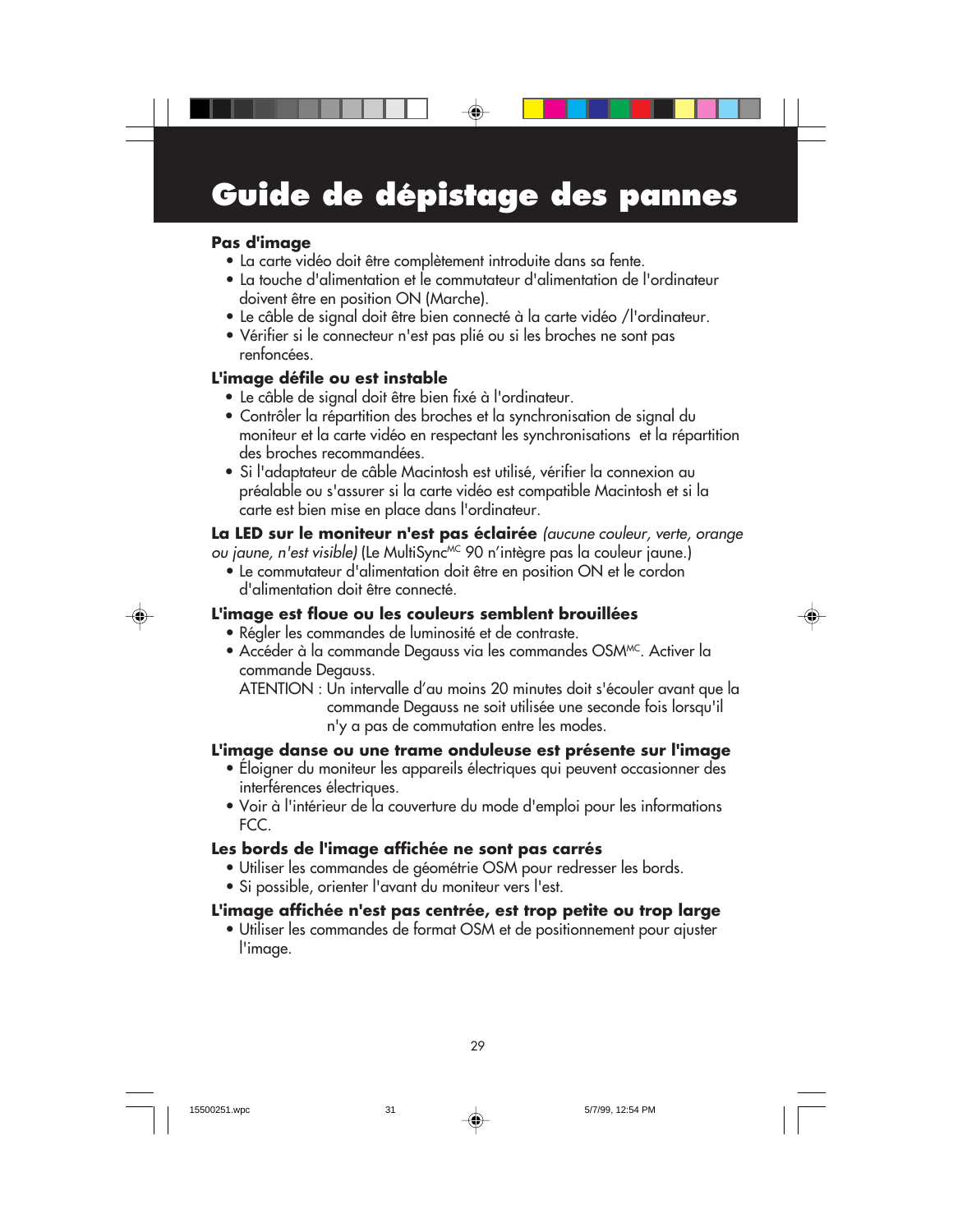## **Références**

#### **• BBS (978) 742-8706**

Le système de panneau d'affichage à distance NEC Technologies est un service électronique accessible avec votre système et un modem. Les paramètres de communication sont : 300/1200/2400/9600/1,4 k/28,8 k bps, pas de parité, 8 bits de données, 1 bit d'arrêt

◈

#### **• Service clientèle/ Assistance technique (800) 632-4662 Télécopieur (978) 742-7049**

#### **• Canaux électroniques :**

### Courrier électronique<br>internet (e-mail) : Site internet ftp :<br>World Wide Web: World Wide Web: http://www.nectech.com<br>Produit enregistré: http://www.nectech.com

# tech-support@nectech.com<br>ftp.nectech.com

http://www.nectech.com/

## **• Informations FastFactsMC (800) 366-0476**

#### **• Info docum. & vent**

- **Obligations MultiSy**
- **Téléventes (800) 284-4484**

#### productregistration Fichier INF Windows® 95/98 : http://www.nec.com/drivers/graphic.htm Ensuite, charger le fichier NECMSINF.ZIP INFORMATION DESCRIPTION DOCUMENT # Moniteur MultiSync® 50/70/90 Informations détaillées sur le moniteur 757701

| Glossaire                     | Définition des termes en relation<br>avec les fonctions, les caractéristiques<br>et l'installation du moniteur<br>MultiSync | 900203 |
|-------------------------------|-----------------------------------------------------------------------------------------------------------------------------|--------|
| Informations complémentaires  | Noms et adresses d'autres<br>groupes impliqués dans les<br>normes et les fonctions<br>du moniteur MultiSync                 | 900204 |
| Connexion Macintosh           | Informations détaillées sur le<br>raccordement du moniteur MultiSync<br>à un Macintosh                                      | 153006 |
| Environnement de travail sain | Informations détaillées sur<br>l'établissement d'un environnement<br>de travail sain                                        | 900108 |
| Info docum. & vente           | (800) NEC-INFO [(800) 632-4636]                                                                                             |        |
| <b>Obligations MultiSync</b>  | (800) 820-1230<br>[Pour logiciels et accessoires]                                                                           |        |

15500251.wpc 32 5/7/99, 12:54 PM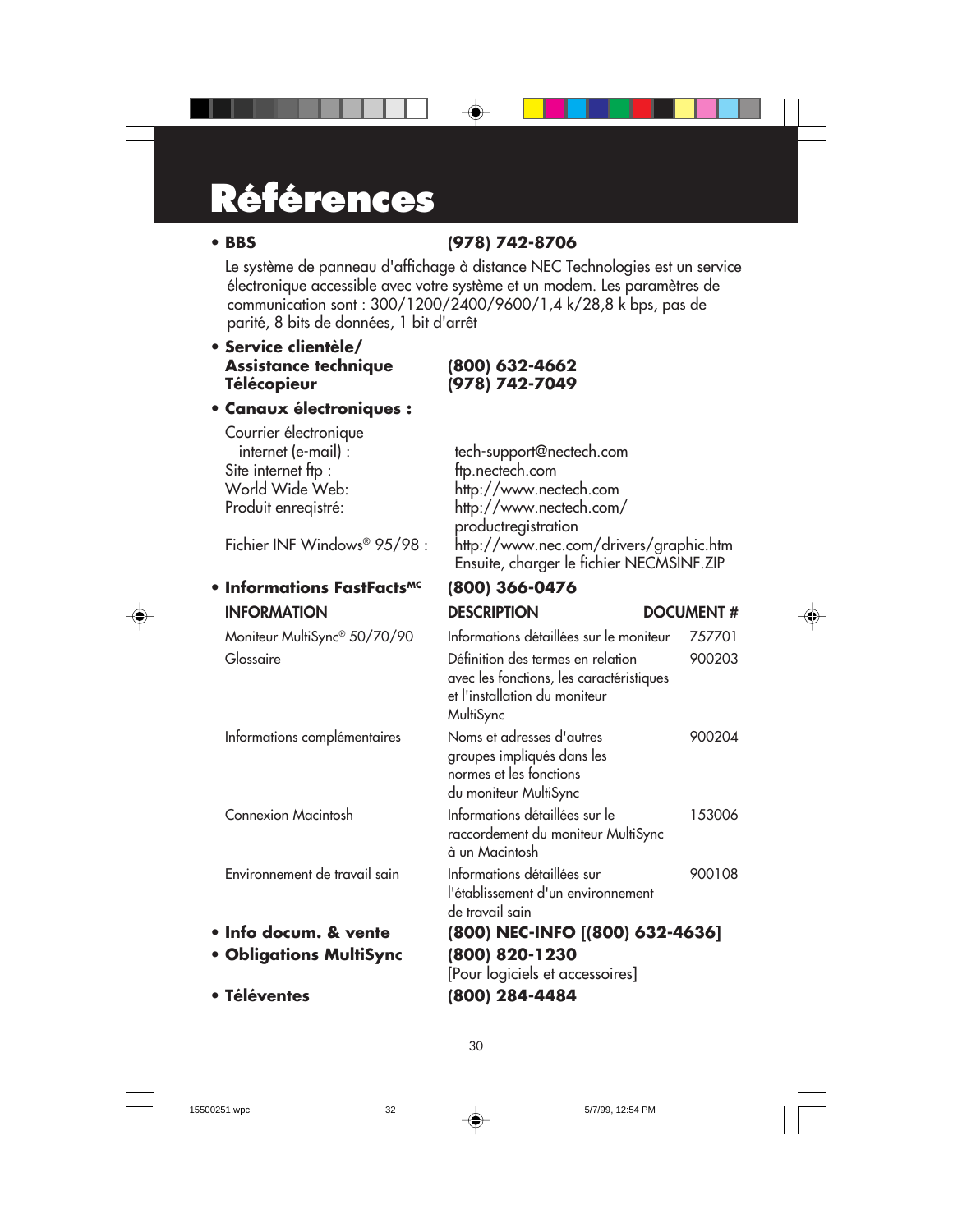## **Garantie limitée**

NEC Tecynologies; Inc. (ci-après «NECTECH»), garantit que ce produit est exempt de défauts matéeriels et de fabrication et, selon les conditions reprises co-dessous, accept de réparer ou remplacer, à sa discrétion, toute piéce de l'appareil concemé qui s'avérerait défactueuse et ce, pendant une péropde de un (1) an à [artor de ;a date d'achat initial. Les pièces de rechange sont garanties pendant quatre-vingt dix (90) jours. Les pièces de rechange ou unités peuvent ëtre neuves ou recyclées et seront conformes aux normes des spécifications des pièces et des unités d'origine.

Cette garantie accorde des droits légaux spécifiques ainsi que d'autres droits qui peuvent varier d'un état à l'autre. Cette garantie est limitée à l'acheteur d'origine du produit et n'est pas transférable. Cette garantie couvre uniquement les composants fornis par NECTECH. Une réparation requise à la suite de l'utilisation des pièces provenant d'un tires n'est pas couverte par cette garantie. Pour être couvert par cette garantie, le produit doit avoir été acheté aux États-Unis ou au Canada par l'acheteur d'origine. Cette garantie couvre uniquement la distribution du produit aux États-Unis ou au Canada par NECTECH. Aucun service au titre de la garantie ne sera offert en dehors des États-Unis ou du Canada. La preuve d'achat sera exigée par NECTECH pour prouver la date d'achat. Une telle preuve d'achat doit être une facture de vente d'origine ou un reçu reprenant le nom et l'adresse du vendeur, de l'acheteur, et le numéro de série du produit.

Il est de votre devoir d'expédier le produit, à vos frais,s port payé d'avance, ou de le déposer chez le revendeur agréé chez qui il a été acheté ou dans un autre magasin autorisé par NECTECH de fournir les services repris ci-dessous, soit dans l'emballage d'origine, soit dans un emballage similaire procurant un niveau équivalent de protection. Tous les retours de produits à NECTECH pour un entretien DOLVENT être faits après approbation, laquelle peut être obtenue en composant le 1-800-632-4662.

Le produit ne pourra avoir été modifié, réparé ou anentreu au préalable par personne d'autre que du personnel technique autorisé par NECTECH de rendre un tel service, et le numéro de série du produit ne pourra pas avoie été enlevé. Pour être couvert par dette garantie, le produit ne pourra pas avoir été soumis à l'afficage d'une image fixe pendant de longues périodes de temps résultant en une persistance de l'image (persistance sur l'écran), un accident, une utilisation incorrecte ou abusive ou une utilisation contraire aux directives contenues dans le mode d'emploi. Une seule de ces conditions annulera la garantie. NECTECH NE POURRA ÊTRE TENU RESPONSABLE DE DOMMAGES DIRECTS, INDIRECTS, ACCIDENTELS, SECONDCAIRES OU D'AUTRES TYPES DE DOMMAGES RÉSULTANT DE L'UTILISATION D'UN PRODUIT, QUI N'ENTRENT PAS SOUS LA RESPONSABILITÉ DÉCRITE CI-DESSUS. CES GARANTIES REMPLACENT TOUTE AUTRE GARANTIE EXPLICITE OU IMPLICITE, Y COMPRIS, MAIS PAS UNIQUEMENT, LES GARANTIES TACITES DE COMMERCIABILITÉ OU D'APPLICABILITÉ À UN USAGE PARTICULIER. CERTAINS ÉTATS NE PERMETTENT PAS L'EXCLUSION DE GARANTIES TACITES OU LA LIMITATION OU L'EXCLUSION DE RESPONSABILITÉ POUR DOMMAGES ACCIDENTELS OU SECONDAIRES, DANS QUEL CAS LES EXCLUSIONS OU LIMITATIONS DI-DESSUS NE VOUS CONCERNENT PAS.

Ce produit est garanti selon les termes de cette garantie limitée. Les consommateurs doivent savoir que les performances du produit pauvent varier selon le configuration du système, le logiciel, l'application, les données du client et la manière dont le produit est utilisé par l'opérateur, ainsi que d'autres facterus. Alors que les produits NECTECH sont considérés comme étant compatibles avec de nombreux systèmes, l'affectation fonctionnelle du produit spécifique aux clients peut varier. Par conséquent, l'adéquation d'un produit à un besoin ou une application spécifique doit être déterminée par le consommateur et n'est pas garantie par NECTECH.

Pour les coordonnées du service technique NECTECH, contacter NECTECH au 1-800-632-4662.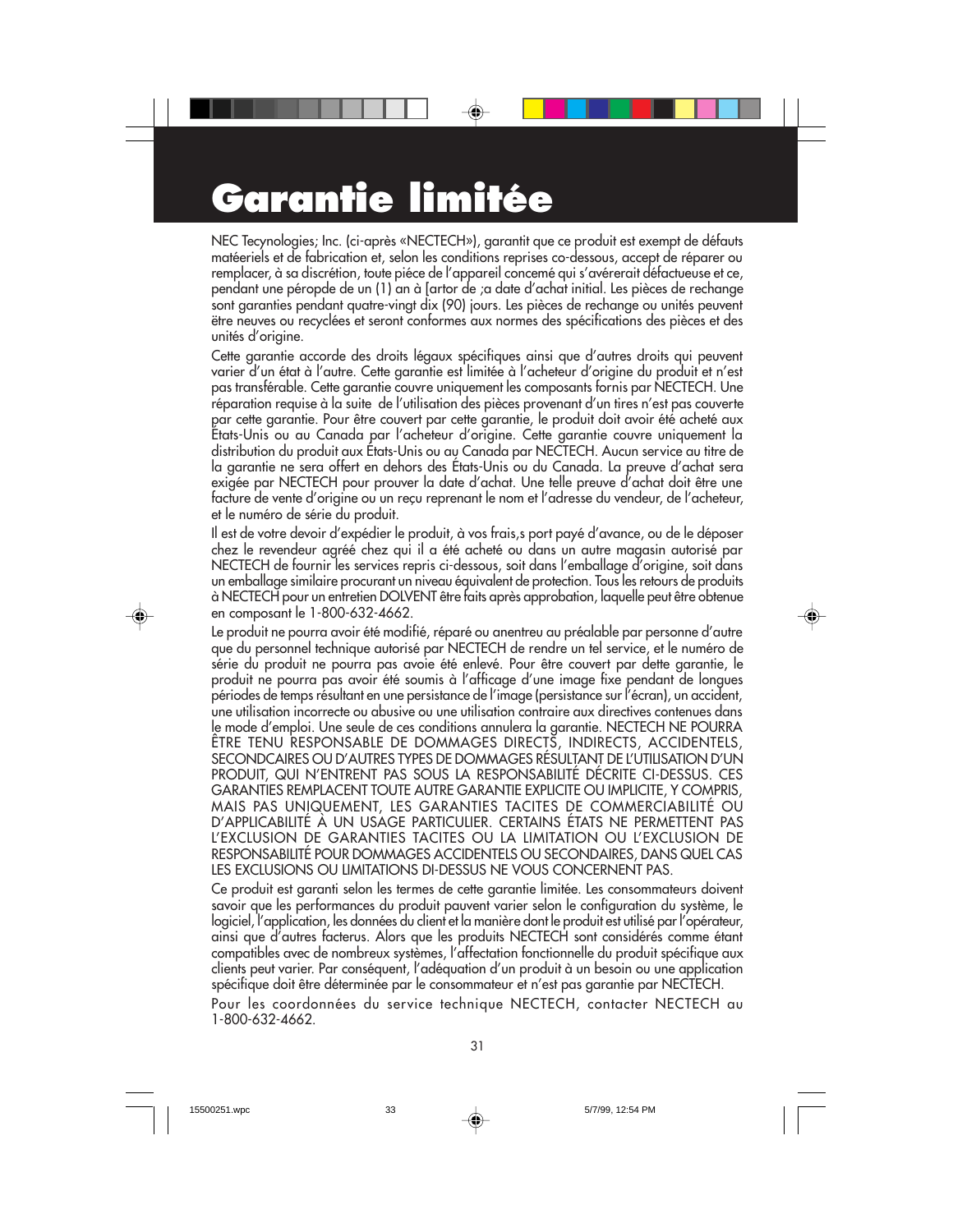|  | $\bigoplus$  |  |
|--|--------------|--|
|  |              |  |
|  |              |  |
|  |              |  |
|  |              |  |
|  | <b>Notes</b> |  |

32

 $\equiv$ 

 $\Rightarrow$ 



 $\clubsuit$ 

 $\begin{array}{c} \hline \hline \hline \hline \hline \hline \hline \end{array}$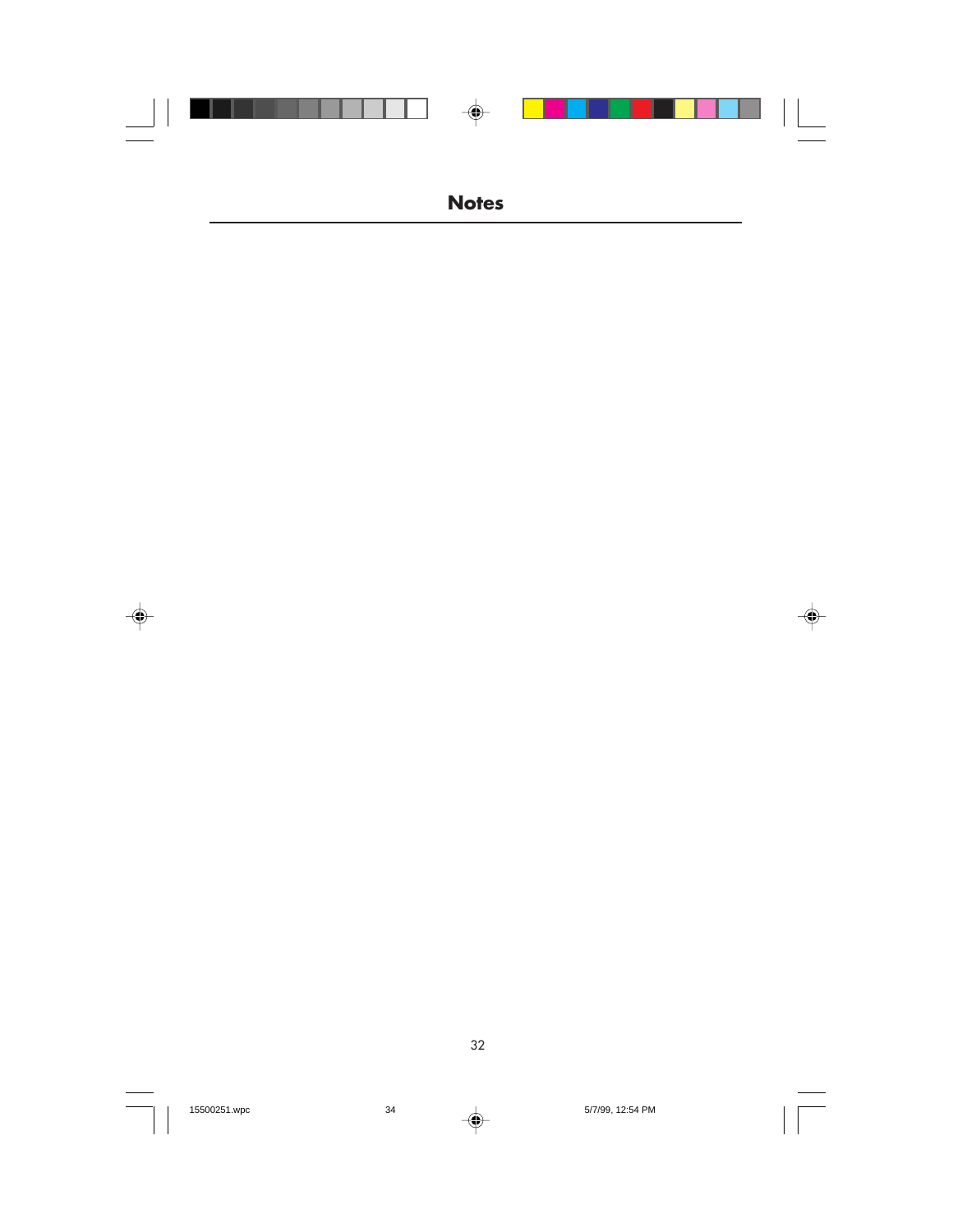

#### **Gamme MultiSync NEC**

#### **Avis de propriété exclusive et de dégagement de responsabilité**

Les informations reprises dans ce document, y compris tous les designs et ce qui s'y rapporte, sont la propriété matérielle de NEC Technologies, et/ou ses concédants, comme d'application, réserve les droits de fabrication brevetée, de droits d'auteurs et d'autres propriétés exclusives à ce document, y compris tous les droits de design, de fabrication, de reproduction, d'utilisation et de vente y afférent, à condition que ces droits n'ont pas été directement délivrés à d'autres.

Le(s) produit(s) NEC Technologies dont il est question dans ce document sont garantis conformément aux termes de la déclaration de garantie limitée accompagnant chaque produit. Cependant, les performances réelles de chaque produit dépendent de facteurs tels que la configuration du système, les données du client et la manière dont le produit est utilisé. Étant donné que l'affectation par les clients de chaque produit peut varier, l'adéquation et l'application de configurations spécifiques du produit peuvent être déterminées par le client et ne sont pas garanties par NEC Technologies.

Afin de permettre l'amélioration du design et des caractéristiques techniques, les informations contenues dans ce document sont sujettes à modifications sans préavis. La reproduction totale ou partielle de ce document sans l'accord préalable de NEC Technologies est interdite.

#### DÉCLARATION DE CONFORMITÉ

Cet appareil est conforme à l'article 15 du règlement de la FCC. L'utilisation est soumise à deux conditions. (1) Cet appareil ne peut pas occasionner d'interférences nuisibles, et (2) cet appareil doit accepter toutes interférences reçues, y compris les interférences qui peuvent occasionner un mauvais fonctionnement.

| Partie responsable américaine :<br>Adresse:<br>$#$ tél. : | NEC Technologies, Inc.<br>1250 N. Arlington Heights Road<br>Itasca, Illinois 60143<br>(630) 467-5000 |
|-----------------------------------------------------------|------------------------------------------------------------------------------------------------------|
| Type de produit :<br>Classification de l'appareil :       | Moniteur d'ordinateur<br>Périphérique classe B                                                       |
| Models <sup>.</sup>                                       | PN7501, PN7701 et N9901                                                                              |

FC.

*Nous déclarons par la présente que l'appareil mentionné ci-dessus est conforme aux normes techniques spécifiées dans le règlement de la FCC.*

MultiSync est une marque déposée de NEC Technologies, Inc. aux États-Unis et de NEC Home Electronics, Ltd. au Canada, au R.-U., en Allemagne, en France, en Espagne, en Italie, en Autriche, au Benelux, en Suisse, au Danemark, en Finlande et en Arabie Saoudite. AccuColor, OptiClear et ErgoDesign sont des marques déposées de NEC Technologies, Inc. aux États-Unis et au Canada. Reduced Magnetic Field, IPM, FastFacts, FullScan et OSM sont des marques déposées de NEC Technologies aux États-Unis et au Canada. NEC est une marque déposée de NEC Corporation. Copyright 1999 par NEC Technologies, Inc. OSM Display Screens Copyright 1999 par NEC Technologies, Inc. Windows est une marque déposée de Microsoft Corporation. **ENERGY STAR** est une marque déposée aux États-Unis. Tous autres noms de marques et de produits sont des marques de commerce ou des marques déposées de leurs propriétaires respectifs.

En tant que Partenaire **ENERGY STAR®**, NEC Technologies a veillé à ce que ce produit respecte les normes **ENERGY STAR** en matière de rendement énergétique. Le logo **ENERGY STAR** ne représente aucun aval EPA de quelque produit ou service que ce soit.



# de pièce 15500251 Imprimé aux China